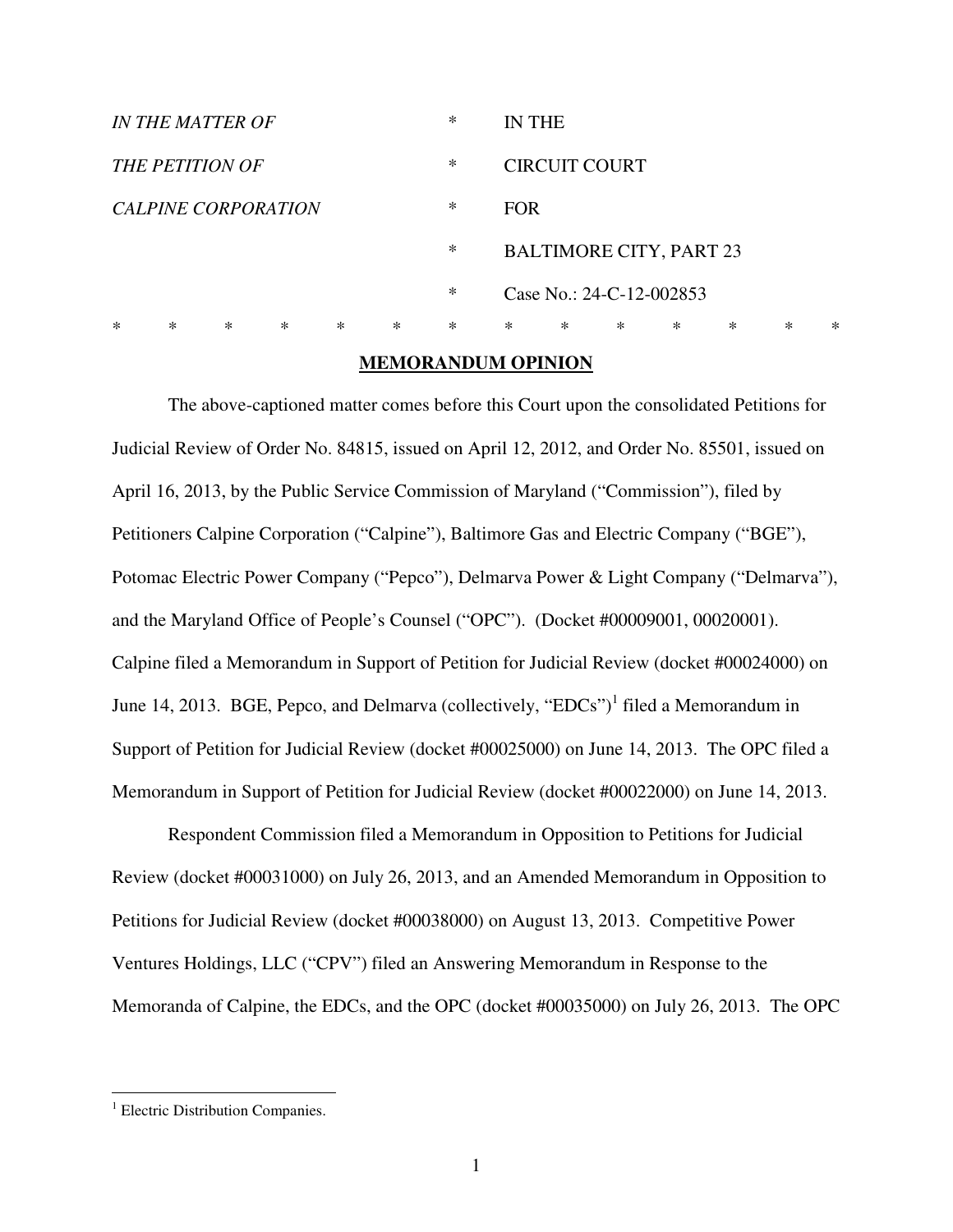filed an Answering Memorandum in Response to the Memoranda of Calpine and the EDCs (docket #00032000) on July 26, 2013.

Calpine, the EDCs, and the OPC each filed a Reply Memorandum in Support of Petition for Judicial Review (respectively, docket #00041000, 00040000, and 00039000) on August 16, 2013. On September 10, 2013, a hearing was held on the consolidated Petitions for Judicial Review of Order Nos. 84815 and 85501.

Upon consideration of the parties' filings and arguments, this Court shall **AFFIRM**  Order Nos. 84815 and 85501 of the Commission. The Court's reasoning is elaborated herein.

### **I. FACTUAL & PROCEDURAL BACKGROUND**

 $\overline{a}$ 

On September 29, 2009 — the Commission initiated a regulatory proceeding, *In the Matter of Whether New Generating Facilities are Needed to Meet Long-Term Demand for Standard Offer Service* (Case No.  $9214$ )<sup>2</sup> — to investigate the long-term reliability and adequacy of service in Maryland and ultimately whether the Commission "should exercise its authority to order electric utilities to enter into long-term contracts to anchor new generation or to construct, acquire, or lease, and operate, new electric generating facilities in Maryland." (Order No. 84815 2). On December 29, 2010, after reviewing various comments filed in the proceeding, the Commission prepared a draft Request for Proposals for New Generation ("RFP"), which would be issued by the EDCs in an effort to obtain proposals from interested parties. The Commission invited comments on the draft, and as a result of nearly thirty parties filing such comments, the Commission modified the RFP. *Id.* at 2-3.

 $2$  Standard Offer Service ("SOS") customers buy electricity from their utility as opposed to buying it from a different company, known as an alternate electricity supplier. (Mem. of Pet'r OPC 1).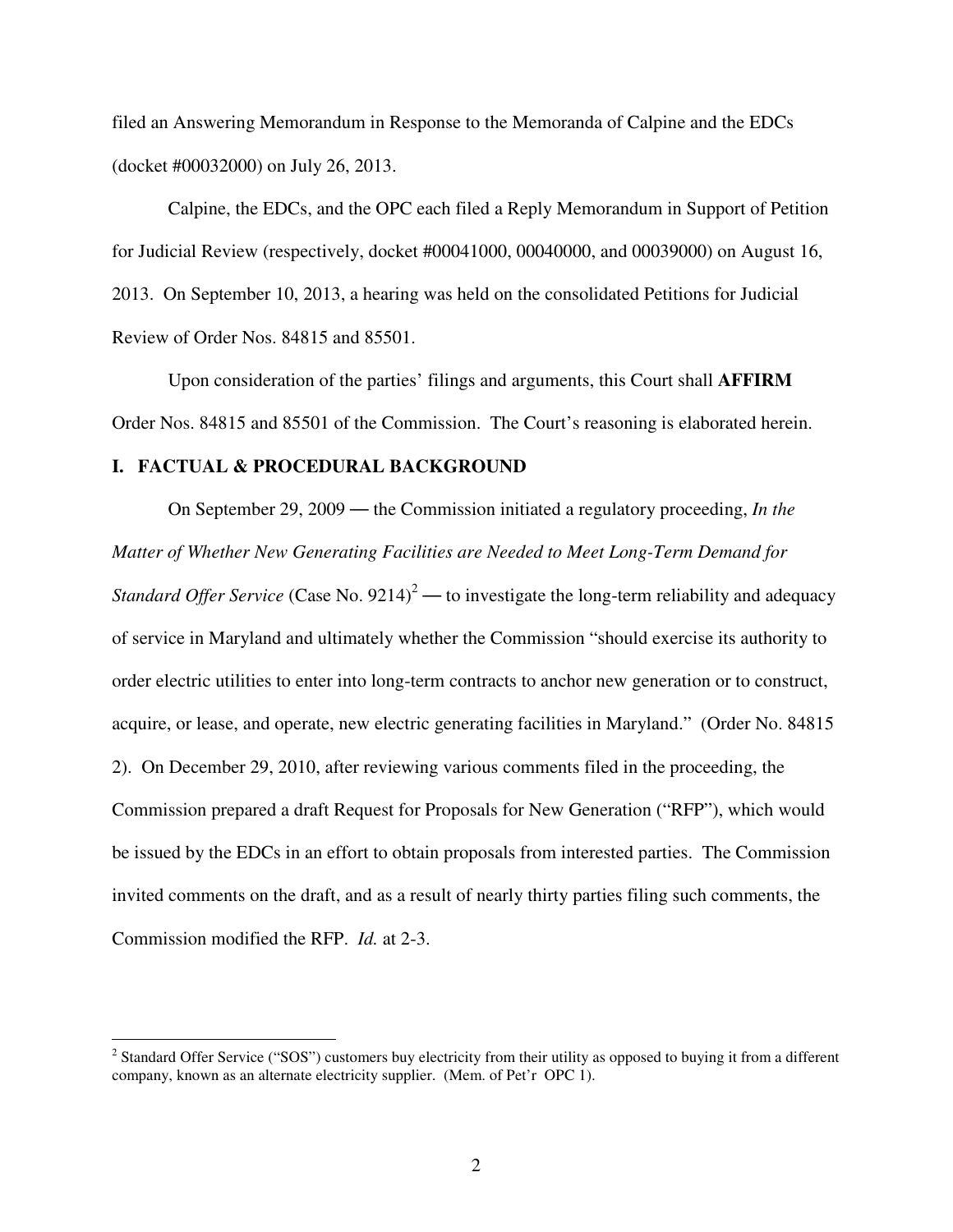On September 29, 2011, the Commission sent notice to the  $EDCs<sup>3</sup>$  directing them to issue the modified RFP and informing them that a hearing on the need for new generation and, if required, the amount of need would be held on January 31, 2012. (Order No. 84815 3). The notice summarized the comments received and the changes made to the draft and again invited comments. Due to some of the comments and questions received, the Commission issued an Amended RFP on December 8, 2011, which extended the due date for proposals to January 20, 2012. *Id.*

The Amended RFP sought bids from power plants "for new, natural gas-fired Generation Capacity Resources (as defined by  $PJM^4$ ) to be located inside the Southwest MAAC<sup>5</sup> Locational Deliverability Area." *Id.* at 4. Under the RFP, one or more of the EDCs would enter into a financial arrangement with the "chosen bidder" power plant under a Contract for Differences ("CfD"): the power plant would "offer and deliver the generation output into the PJM capacity, energy, and ancillary services markets" and the EDC(s), who would not obtain physical delivery of the generation, would guarantee the power plant a fixed price for those sales. *Id.* Thus, if the power plant's actual revenue from the PJM sales is less than the fixed price, the EDC(s) will pay the difference to the power plant; alternatively, if the power plant's actual revenue from the PJM sales is more than the fixed price, the power plant will pay the difference to the  $EDC(s)$ . Settlement between the power plant and the EDC(s) would occur monthly. *Id.* The EDCs issued, without objection, the Amended RFP as directed and received bids.

l

<sup>&</sup>lt;sup>3</sup> In addition to BGE, Pepco, and Delmarva, the notice was sent to Potomac Edison Company, Maryland's fourth electric distribution company, who is not a party in the case at bar.

<sup>&</sup>lt;sup>4</sup> PJM Interconnection, LLC, "a regional transmission organization that coordinates the movement of wholesale electricity in all or parts of 13 states and the District of Columbia." *About PJM*, PJM.COM,

http://www.pjm.com/about-pjm.aspx (last visited Sept. 6, 2013). Maryland is one of those 13 states. *Id.*  <sup>5</sup> The Southwest Mid-Atlantic Area Council ("SWMAAC") is a geographic area consisting of Central Maryland, Southern Maryland, and the District of Columbia.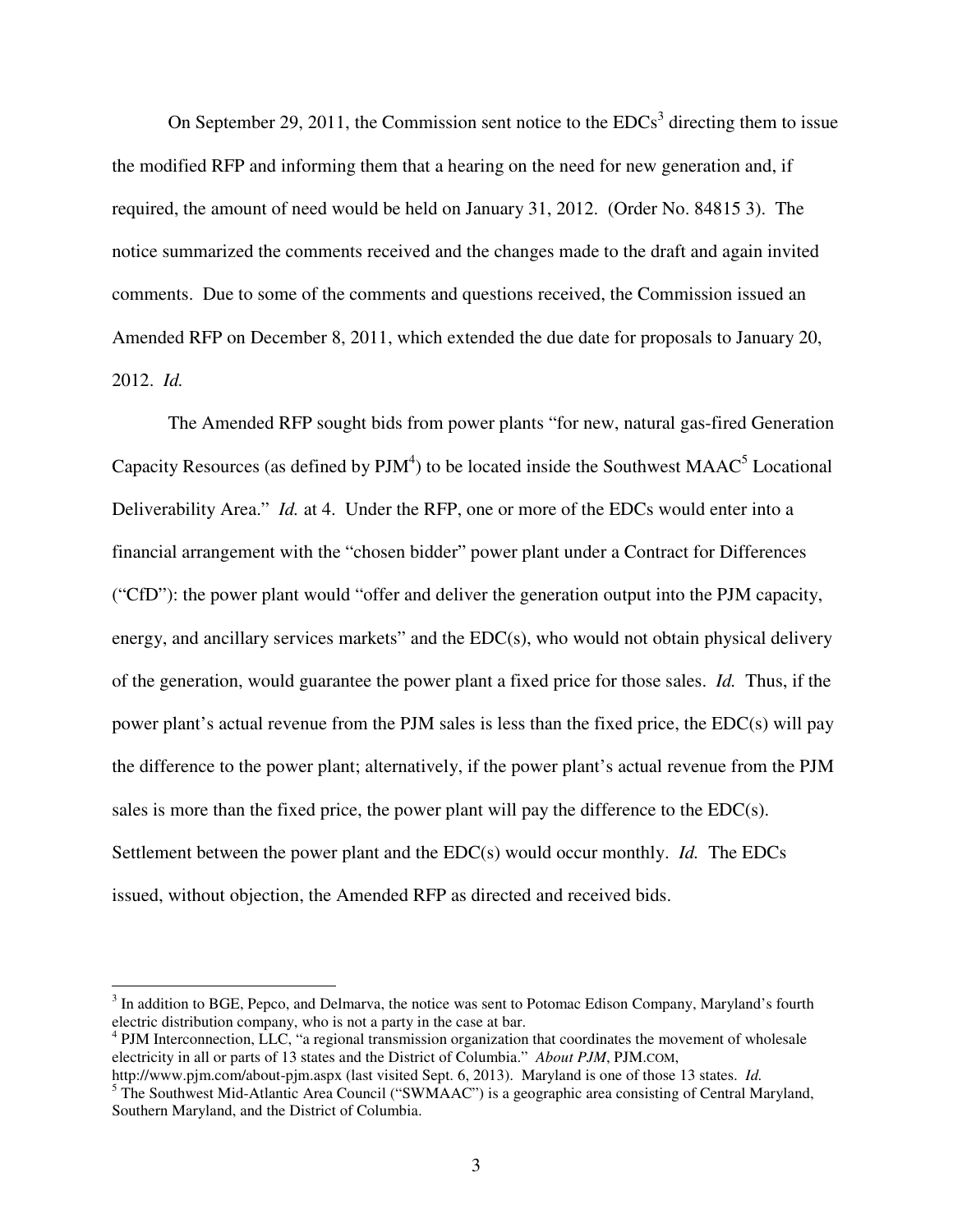Twenty parties filed comments concerning the need for new generation and fourteen of those parties testified, and were examined by the Commission, at the January 31, 2012, hearing. The EDCs participated in the hearing with no objection to the Commission's authority to conduct the investigation, hold the hearing, or issue the RFP. (Order No. 84815 3). On April 12, 2012, the Commission issued Order No. 84815:

[W]e find that the long-term demand for electricity in Maryland, and specifically in the SWMAAC zone, compels us to order new generation in the amount of 650 to 700 [Megawatts] in the SWMAAC zone in Maryland by 2015. We find that the Bid of [CPV] to build a 661 MW natural gas-fired combined cycle facility in Charles County with an in-service date of June 1, 2015 will provide the needed new generation at the lowest cost to SOS ratepayers, and we accept that bid. We direct BGE, Pepco and Delmarva to negotiate and enter into a Contract for Differences with [CPV], and to recover their costs (or return their credits) through the SOS surcharge.

*Id.* at 29. Regarding the issue of cost recovery, the Commission wrote, "We are mindful of the concerns the [EDCs] expressed about the requirements of the [CfD] . . . and direct Boston Pacific, CPV, BGE, Pepco, and Delmarva to negotiate appropriate changes in the [CfD] and submit any proposed changes to the Commission for approval." *Id.* at fn. 152. Boston Pacific Company, Inc. ("Boston Pacific") served as the Commission's consultant during the investigation and testified at the January 31, 2012, hearing. *Id.* at 3.

 Calpine, the OPC, and the EDCs (collectively, "Petitioners") each filed Petitions for Judicial Review of Order No. 84815. (Docket #00001000). On August 9, 2012, the Circuit Court of Maryland for Baltimore City ("Circuit Court") issued an order to consolidate these petitions. (Docket #00009001).

As required by the Commission's Order No. 84815, the EDCs, CPV, and Boston Pacific engaged in negotiations regarding the CfD. (Order No. 85501 1). Comments were filed, and the Commission subsequently held hearings on July 31, 2012, and November 26, 2012, concerning the recommended amendments to the CfD. *Id.* at 2. On April 16, 2013, the Commission issued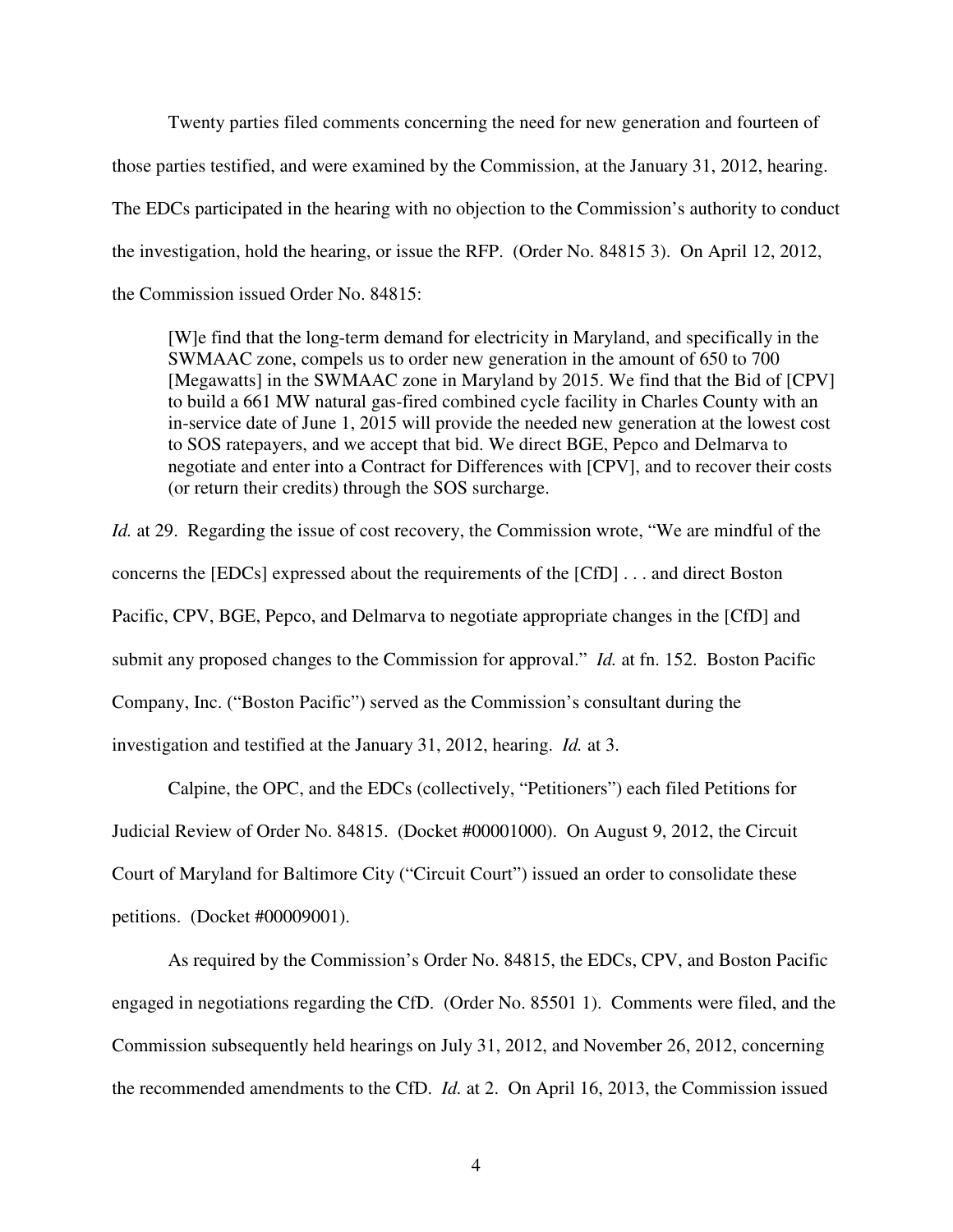Order No. 85501, which approved a final form of the CfD and ordered the EDCs to execute it. Petitioners each filed Petitions for Judicial Review of Order No. 85501. On June 26, 2013, the Circuit Court issued an order to consolidate these petitions with the previous petitions. (Docket #0002001).

The arguments raised by the Petitioners are condensed as follows:

- (1) The Commission acted outside of its statutory authority when issuing Order Nos. 84815 and 85501.<sup>6</sup>
- (2) The Commission's Order Nos. 84815 and 85501 are a result of unlawful procedure.
- (3) The Commission's Orders Nos. 84815 and 85501 are arbitrary and capricious and not supported by substantial evidence in the record.

(Docket #00022000, 00024000, 00025000, 00039000, 00040000, 00041000). The Commission, CPV, and the OPC<sup>7</sup> filed responses to the Petitions for Judicial Review opposing the arguments raised by Petitioners. (Docket #00031000, 00032000, 00035000, 00038000). Maintaining their earlier positions, Petitioners each filed replies to the responses. (Docket #00039000, 00040000, 00041000).

### **II. HISTORICAL BACKGROUND**

 $\overline{a}$ 

Before 1999, each of Maryland's EDCs enjoyed a monopoly over providing electricity to customers in its respective service area. Each EDC supplied both the commodity (i.e., generated the electricity) and the service (i.e., distributed the electricity through poles, wires, and cables). In return, the EDCs were subject to the Commission's "pervasive" supervision and regulation. *Delmarva Power & Light Co. v. Pub. Serv. Comm'n of Md.*, 370 Md. 1, 5-7 (2002). *See also* Carville B. Collins, *To Regulate or Not to Regulate That Is the Electricity Question*, MD. B.J.,

<sup>&</sup>lt;sup>6</sup> While all three of the Petitioners raise this argument, Petitioner OPC does not challenge the Commission's authority to direct the EDCs to enter into the CfD with CPV but instead, challenges only the Commission's authority to assign responsibility for the cost of the CfD to SOS customers alone. (Mem. of Pet'r OPC 11-16).<br><sup>7</sup> The Answering Memorandum of the OPC addressed Calpine and the EDCs' claim that the Commission lacked

statutory authority to issue the orders. (Docket #00032000).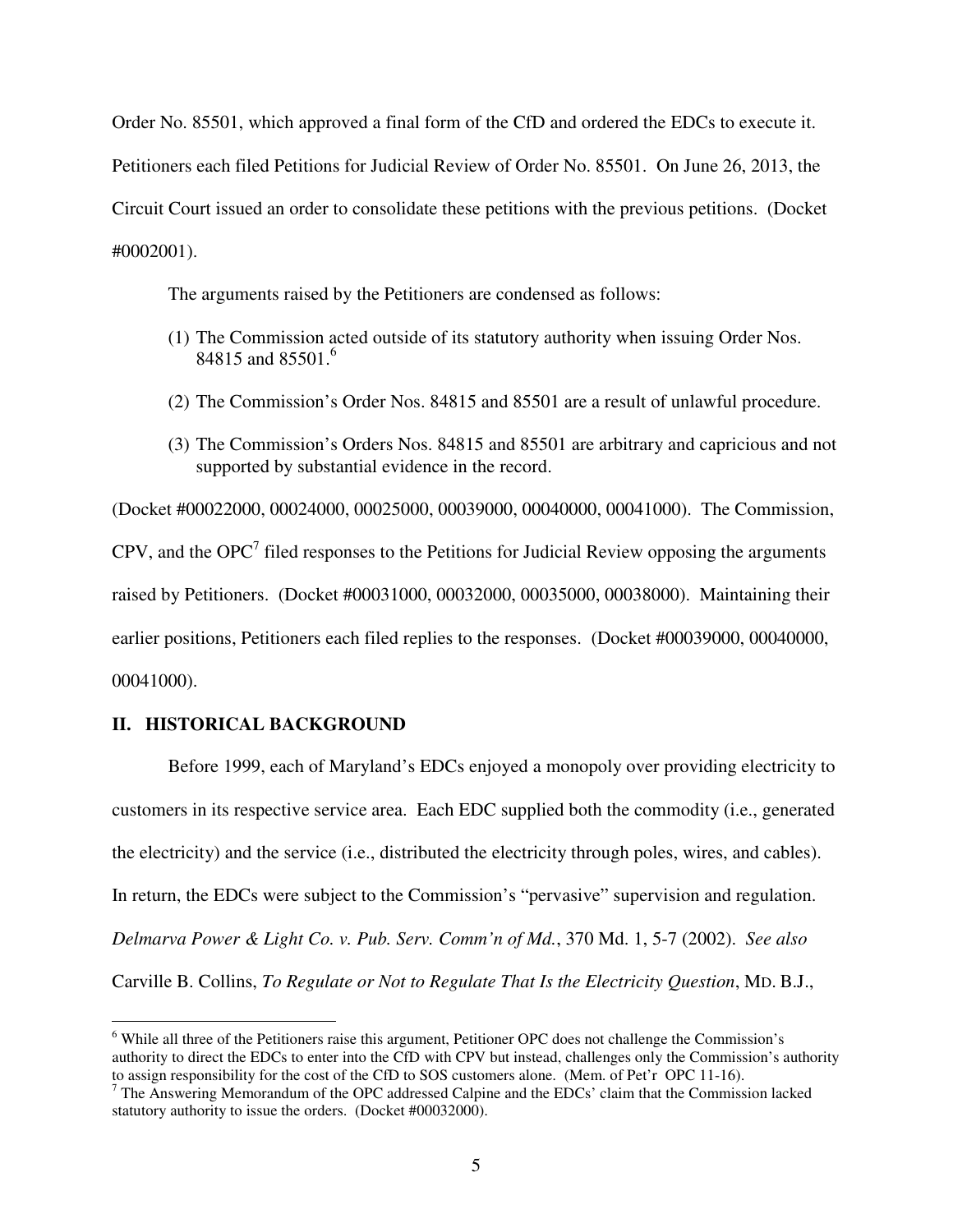Sept./Oct. 2010, at 4, 5 ("[F]or many years, electricity was generated, distributed and sold by Maryland's electric companies to Maryland consumers in a *fully* regulated market. The electric companies recovered their demonstrated, prudently-incurred costs of providing these services . . . plus a reasonable margin or return, *all as reviewed and determined* by the [Commission].") (emphasis added).

In 1999, the Maryland General Assembly enacted the Electric Customer Choice and

Competition Act ("ECCCA") to facilitate the restructuring of the electric utility industry to allow

for retail electric competition. MD. CODE ANN., PUB. UTIL. § 7-501, *et seq.* A primary feature of

the ECCCA was the detachment of the two component parts of the electricity package; in other

words, the generation of electricity and the distribution of electricity were unbundled, resulting

in two separately identified and billed commodities. The General Assembly described its

purpose in enacting the ECCCA:

The General Assembly finds and declares that the purpose of this subtitle is to: (1) establish customer choice of electricity supply and electricity supply services; (2) create competitive retail electricity supply and electricity supply services markets;

(3) deregulate the generation, supply, and pricing of electricity;

- (4) provide economic benefits for all customer classes; and
- (5) ensure compliance with federal and State environmental standards.

MD. CODE ANN., PUB. UTIL. § 7-504. The distribution of electricity remained a monopoly of the EDCs, but for the first time, non-utility companies were able to compete with the EDCs for the supply, marketing, and sale of electricity. Customers were provided with the option to purchase electricity generated by other companies and have it delivered over the distribution lines of their local EDC. Alternatively, customers could remain, by default, with their local EDC as the supplier of their electricity under SOS.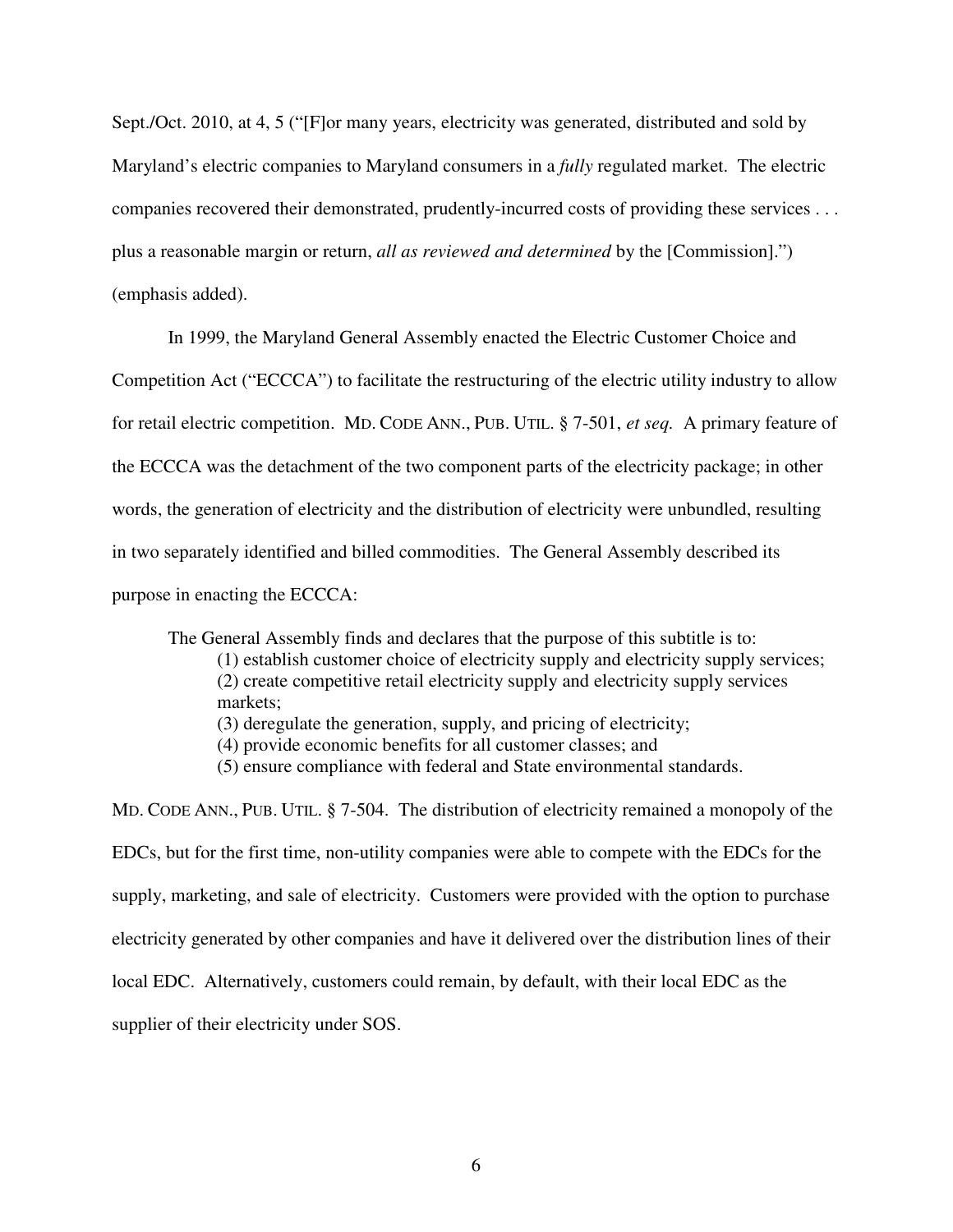The restructuring mandated by the ECCCA was subject to the oversight and regulation of

the Commission:

(a) (1) In assessing and approving each electric company's<sup>8</sup> restructuring plan, and overseeing the transition process and regulation of the restructured electric industry, the Commission shall provide that the transition to a competitive electricity supply and electricity supply services market shall be orderly, maintain electric system reliability, and ensure compliance with federal and State environmental regulations, be fair to customers, electric company investors, customers of municipal electric utilities, electric companies, and electricity suppliers, and provide economic benefits to all customer classes.

. . .

(c) (1) Notwithstanding any other provision of law, including subsection (d) of this section, the Commission may regulate the regulated services of an electric company through alternative forms of regulation.

(2) The Commission may adopt an alternative form of regulation under this section if the Commission finds, after notice and hearing, that the alternative form of regulation:

(i) protects consumers;

(ii) ensures the quality, availability, and reliability of regulated electric services; and

(iii) is in the interest of the public, including shareholders of the electric company.

(3) Alternative forms of regulation may include:

(i) price regulation, including price freezes or caps;

(ii) revenue regulation;

(iii) ranges of authorized return;

(iv) rate of return;

(v) categories of services; or

(vi) price-indexing.

. . . (e) (1) The Commission shall assess the amount of electricity generated in Maryland as well as the amount of electricity imported from other states in order to determine whether a sufficient supply of electricity is available to customers in the State.

. . . .

MD. CODE ANN., PUB. UTIL. § 7-505. Moreover, the ECCCA's mandated restructuring had the

effect of altering the Commission's traditional authority of "pervasive" regulation:

<sup>&</sup>lt;sup>8</sup> "Electric company" means a person who physically transmits or distributes electricity in the State to a retail electric customer. MD. CODE ANN., PUB. UTIL. § 1-101(h)(1). The EDCs are electric companies. CPV is not an electric company.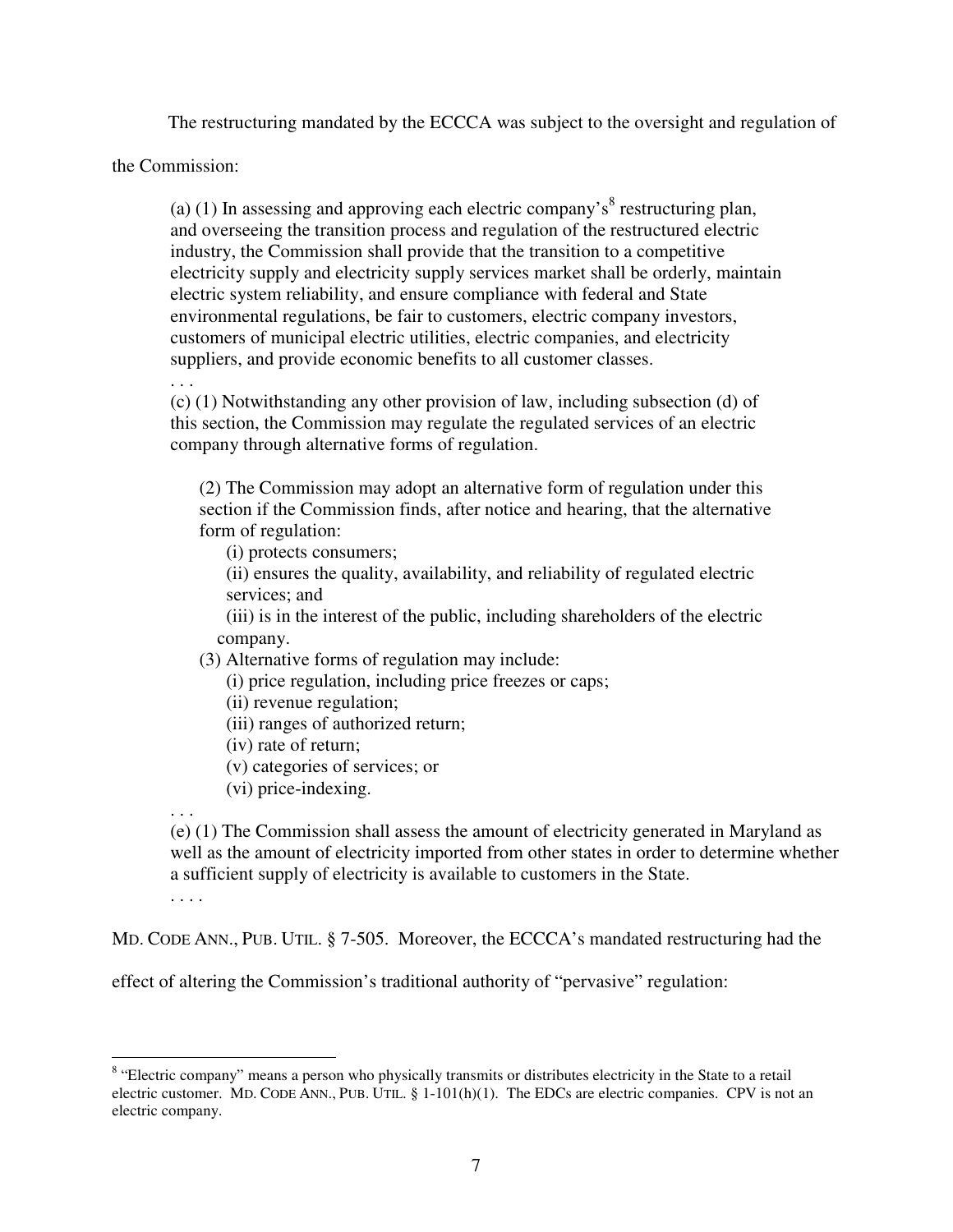(a) (1) On and after the initial implementation date, the generation, supply, and sale of electricity, including all related facilities and assets, may not be regulated as an electric company service or function except to:

(i) establish the price for standard offer service under  $\S$  7-510(c) of this subtitle; and

(ii) review and approve transfers of generation assets under § 7-508 of this subtitle.

MD. CODE ANN., PUB. UTIL. § 7-509.

The ECCCA further decreed that during the transition to a competitive market, rates would be reduced and capped to allow for the change. However, the low rates hindered competition from entering the market. When the transition period (which ranged from five to nine years, depending on the area of Maryland) was coming to an end, the market price of electricity was sharply higher than the mandated reduced and capped rates. Thus, customers faced a significant increase in the price of their electricity (e.g., BGE residential customers faced an average annual increase of 72% starting on July 1, 2006). MD. DEP'T OF LEGISLATIVE SERVS., THE ROAD TO RESTRUCTURING IN MARYLAND 14-15 (2006).

Realizing that the restructuring mandated by the ECCCA had not produced many of the expected benefits, the General Assembly enacted material amendments to the ECCCA in 2006. Most significant to the issues presented here is amended § 7-510, which, *inter alia*, extended indefinitely the EDCs' obligation to provide SOS to their customers. MD. CODE ANN., PUB. UTIL. § 7-510(c)(3). As to the obligation to provide SOS, § 7-510 further directs:

(c) (4) (ii) 1. Under the obligation to provide standard offer service in accordance with paragraph (3)(ii) of this subsection, the Commission, by regulation or order, and in a manner that is designed to obtain the best price for residential and small commercial customers in light of market conditions at the time of procurement and the need to protect these customers from excessive price increases: . . .

> B. may require or allow an investor-owned electric company to procure electricity for these customers directly from an electricity supplier through one or more bilateral contracts outside the competitive process.

2. A. As the Commission directs, the competitive process shall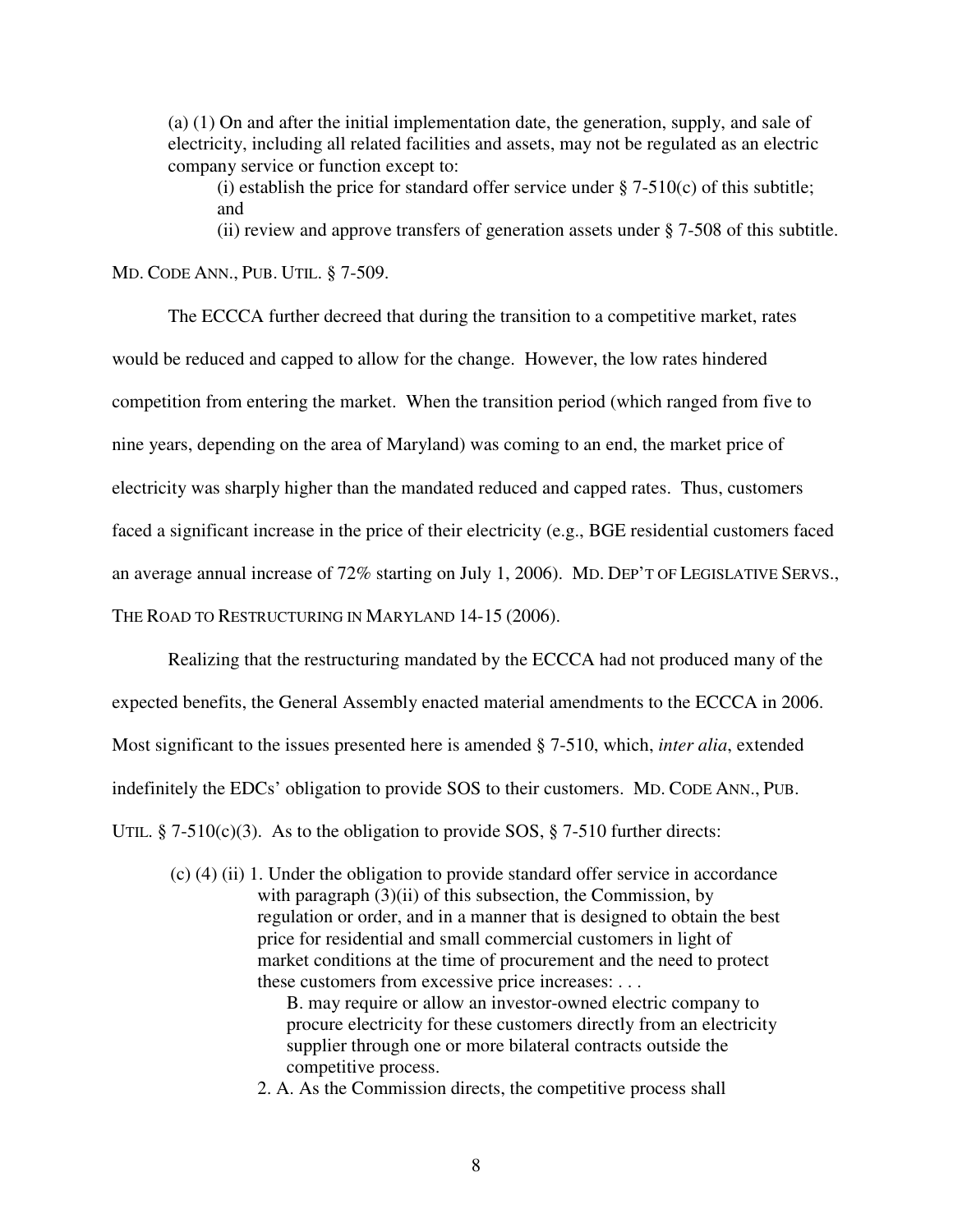include a series of competitive wholesale bids in which the investorowned electric company solicits bids to supply anticipated standard offer service load for residential and small commercial customers as part of a portfolio of blended wholesale supply contracts of short, medium, or long terms, and other appropriate electricity products and strategies, as needed to meet demand in a cost-effective manner.

(c) (6) In order to meet long-term, anticipated demand in the State for standard offer service and other electricity supply, the Commission may require or allow an investorowned electric company to construct, acquire, or lease, and operate, its own generating facilities, and transmission facilities necessary to interconnect the generating facilities with the electric grid, subject to appropriate cost recovery.

. . . .

. . .

MD. CODE ANN., PUB. UTIL. § 7-510(c).

# **III. STANDARDS OF REVIEW**

## **A. Administrative Agency Scope of Review**

#### **i. Factual Findings and Conclusions of Law**

This Court is required to review a decision of an administrative agency both on the law and the evidence. *Balt. Lutheran High Sch. Ass'n, Inc. v. Emp't Sec. Admin.*, 302 Md. 649, 662 (1985). However, the scope of review this Court may exercise over the review of a decision of an administrative agency is narrow in recognition of the expertise of the agency in the particular area. *Mayor of Annapolis v. Annapolis Waterfront Co.*, 284 Md. 383, 395 (1979). As such, this Court's statutory powers of review generally go very little beyond its inherent power of review to prevent illegal, unreasonable, arbitrary or capricious administrative action. *Harford Mem'l Hosp. v. Health Servs. Cost Review Comm'n*, 44 Md. App. 489, 506 (1980). This Court is "limited to determining if there is substantial evidence in the record as a whole to support the agency's findings and conclusions, and to determine if the administrative decision is premised upon an erroneous conclusion of law." *Emp. Ret. Sys. of Balt. v. Dorsey*, 430 Md. 100, 110 (2013).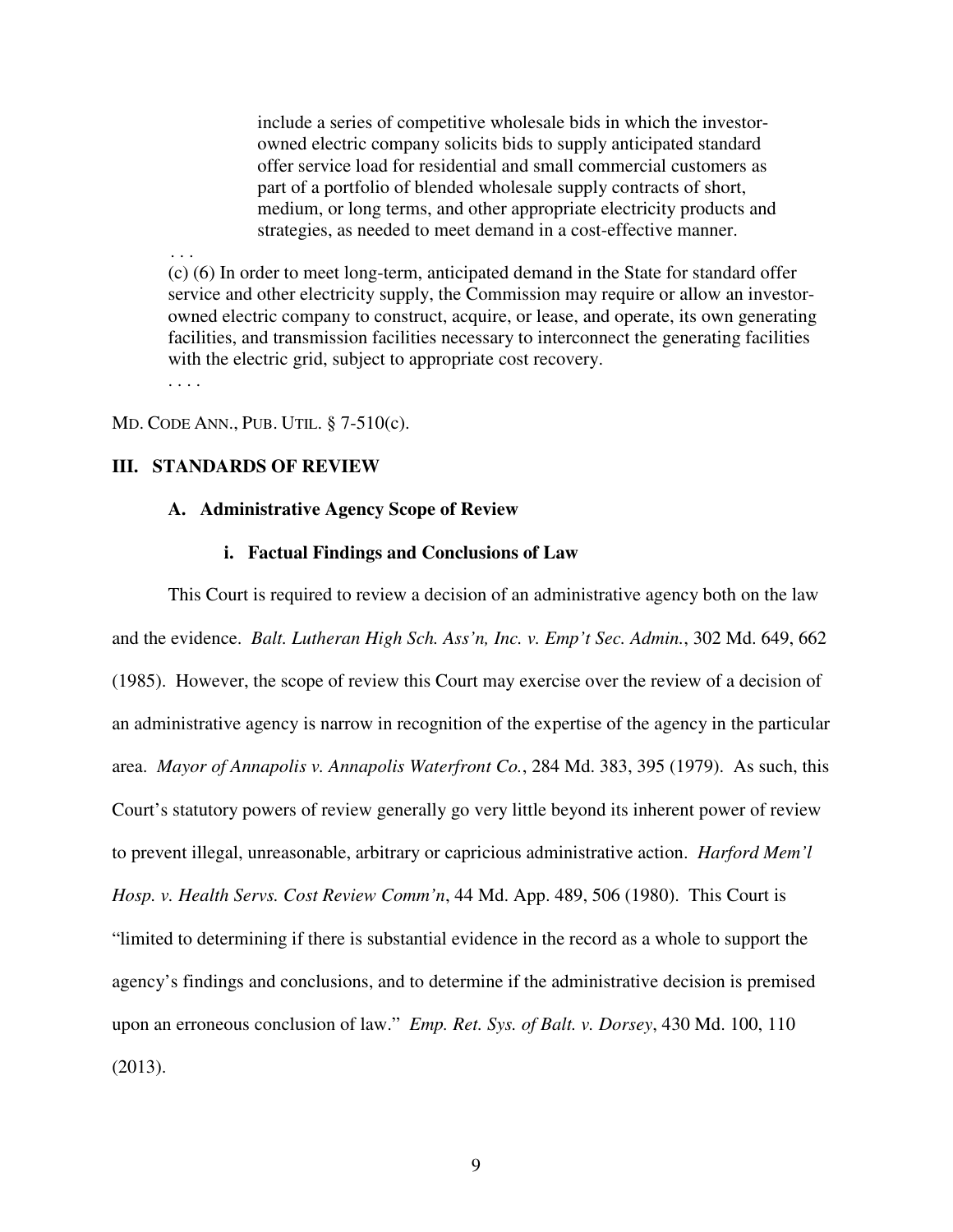Substantial evidence is defined as such relevant evidence as a reasonable mind might accept as adequate to support a conclusion. *Caucus Distribs., Inc. v. Md. Sec. Comm'r*, 320 Md. 313, 324 (1990). Accordingly, the reviewing court "decides whether a reasoning mind reasonably could have reached the factual conclusion the agency reached." *Dorsey*, 430 Md. at 110. In applying the substantial evidence test, this Court must view the decision in the light most favorable to the agency because "decisions of administrative agencies are prima facie correct and carry with them a presumption of validity." *Bd. of Educ. of Montgomery Cnty. v. Paynter*, 303 Md. 22, 35-36 (1985). Further, it is "the province of the agency to resolve conflicting evidence, [and] where inconsistent inferences from the same evidence can be drawn, it is for the agency to draw the inferences." *Id*. at 36. The court may not substitute its judgment for the expertise of the agency. *Motor Vehicle Admin. v. Lindsay*, 309 Md. 557, 564 (1987). The burden is on those who seek to set aside an agency decision on appeal to show by clear and satisfactory evidence that there is illegality or unreasonableness in the agency's decision. *Office of People's Counsel v. Md. Pub. Serv. Comm'n*, 355 Md. 1, 32 (1999).

This Court must determine whether an administrative agency made an error of law. *Balt. Lutheran*, 302 Md. at 662. Although a certain amount of deference may be afforded to an agency's conclusions of law when the agency is interpreting or applying the statute it itself administers, this Court is under no constraint to affirm an agency decision premised solely upon an erroneous conclusion of law. *Dorsey*, 430 Md. at 111; *Dep't of Human Res., Balt. City Dep't of Soc. Servs. v. Hayward*, 426 Md. 638, 650 (2012); *Thomas v. State Ret. & Pension Sys. of Md*., 420 Md. 45, 54-55 (2011).

### **ii. Quasi-Judicial Versus Quasi-Legislative Actions**

The standard of review applied to an action of an administrative agency is dependent

10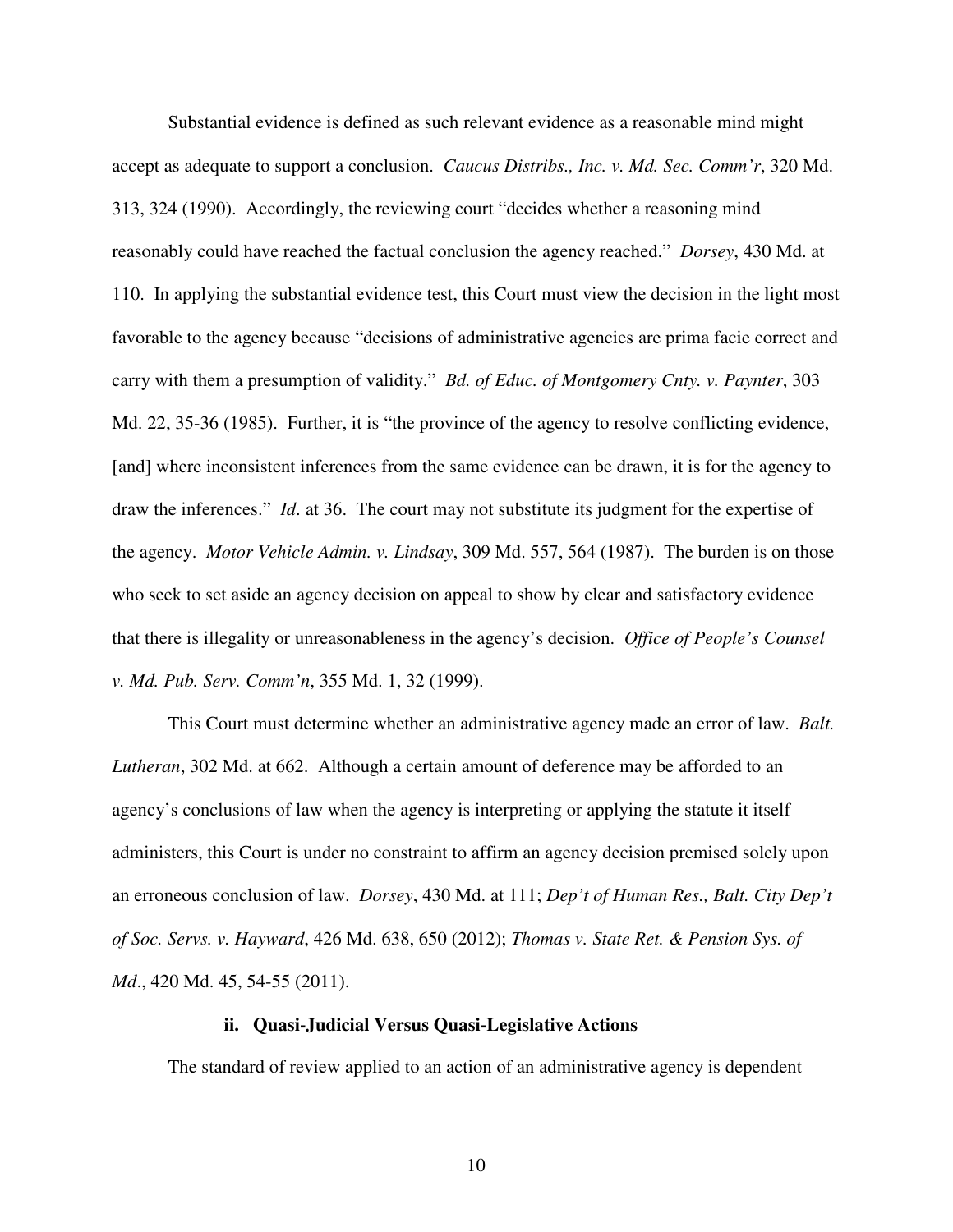upon whether that action may be classified as quasi-judicial or quasi-legislative. The Court of

Appeals explained:

[W]hether a given act is quasi-judicial in nature is guided by two criteria: (1) the act or decision is reached on individual, as opposed to general, grounds, and scrutinizes a single property; and (2) there is a deliberative fact-finding process with testimony and the weighing of evidence. The *Armstrong III* court emphasized the fact-finding process as the most weighty criterion.

*Md. Overpak Corp. v. Mayor of Baltimore*, 395 Md. 16, 33 (2006) (citations omitted). In 2012,

the Court of Appeals reaffirmed this standard:

[A]n agency acts in a quasi-judicial function when "(1) the act or decision is reached on individual, as opposed to general, grounds, and scrutinizes a single property . . . and (2) there is a deliberative fact-finding process with testimony and the weighing of evidence." Normally, that requires a contested case hearing, so that evidence (as opposed to informal statements of general beliefs) may be presented, challenged, and analyzed, in order that reasonable credibility determinations can be made.

*Md. Bd. of Pub. Works v. K. Hovnanian's Four Seasons at Kent Island, LLC*, 425 Md.

482, 515 (2012) (quoting *Md. Overpak*, 395 Md. at 33) (citing *Armstrong v. Mayor of* 

*Baltimore*, 169 Md. App. 655 (2006)). As to the second factor, the fact-finding process,

the Court of Appeals described that "adjudicative facts concern questions of who did

what, where, when, how, why, and with what motive or intent, while legislative facts do

not usually concern the immediate parities but are general facts which help the tribunal

decide questions of law and policy and discretion." *Talbot Cnty. v. Miles Point Prop.,* 

*LLC*, 415 Md. 372, 387-88 (2010) (internal quotation marks omitted).

Judicial review of an administrative agency's quasi-judicial functions is encompassed within the usual arbitrary and capricious standard of purely discretionary actions. *Judy v. Schaeffer*, 331 Md. 239, 265 (1993) (concluding that "when an agency is acting in a capacity that is quasi-judicial, the courts review the appealed conclusions by determining whether the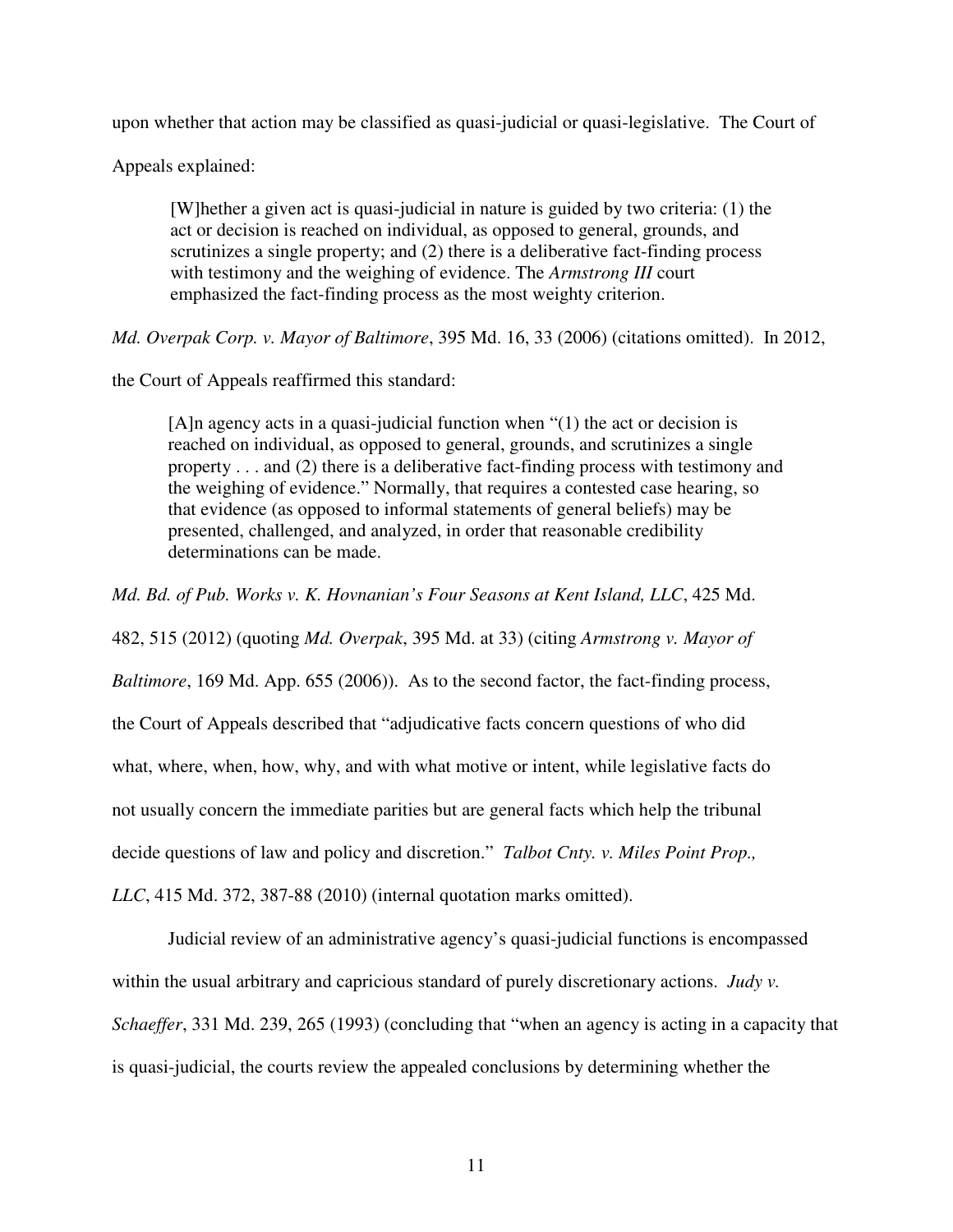contested decision was rendered in an arbitrary, capricious, or oppressive manner"). With regards to quasi-legislative administrative action, the Court of Special Appeals, after synthesizing various similar, but non-identical standards of judicial review, distilled the following rule: "We do not consider whether the agency's decision was arbitrary, capricious or unsupported by substantial evidence . . . . Rather, we decide whether the agency was acting within its legal boundaries." *Lewis v. Gansler*, 204 Md. App. 454, 482 (2012), *cert. denied*, 427 Md. 609 (2012) (internal quotation marks omitted). The scope of judicial review of quasilegislative actions is limited to "(a) whether quasi-legislative responsibilities have been properly granted to the agency, and (b) whether those responsibilities have been carried out in accordance with traditional standards of procedural and substantive fair play." *Oyarzo v. Dept. of Health*, 187 Md. App. 264, 288 (2009). Thus, once a reviewing court is satisfied "that the agency was acting within the scope of its authority and not otherwise contrary to law," its review ends. *Lewis*, 204 Md. App. at 483. This standard of judicial review of administrative agency action is the narrowest in scope and most deferential to the agency. *See Armstrong*, 169 Md. App. at 668 (explaining that "a quasi-legislative decision is also subject to court review," but "[u]nlike ordinary statutory and nonstatutory judicial review of administrative decisions, legislative actions are subject to much more limited review").

### **B. Statutory Construction**

Whether an agency action is in compliance with law, or arbitrary and capricious and contrary to law, requires a court to interpret the meaning of the applicable law governing the action. The cardinal rule of statutory interpretation is to ascertain and effectuate the real and actual intent of the Legislature. *Lockshin v. Semsker*, 412 Md. 257, 274 (2010). The first step in ascertaining the legislative intent is to look at the language of the statute, giving it its natural and

12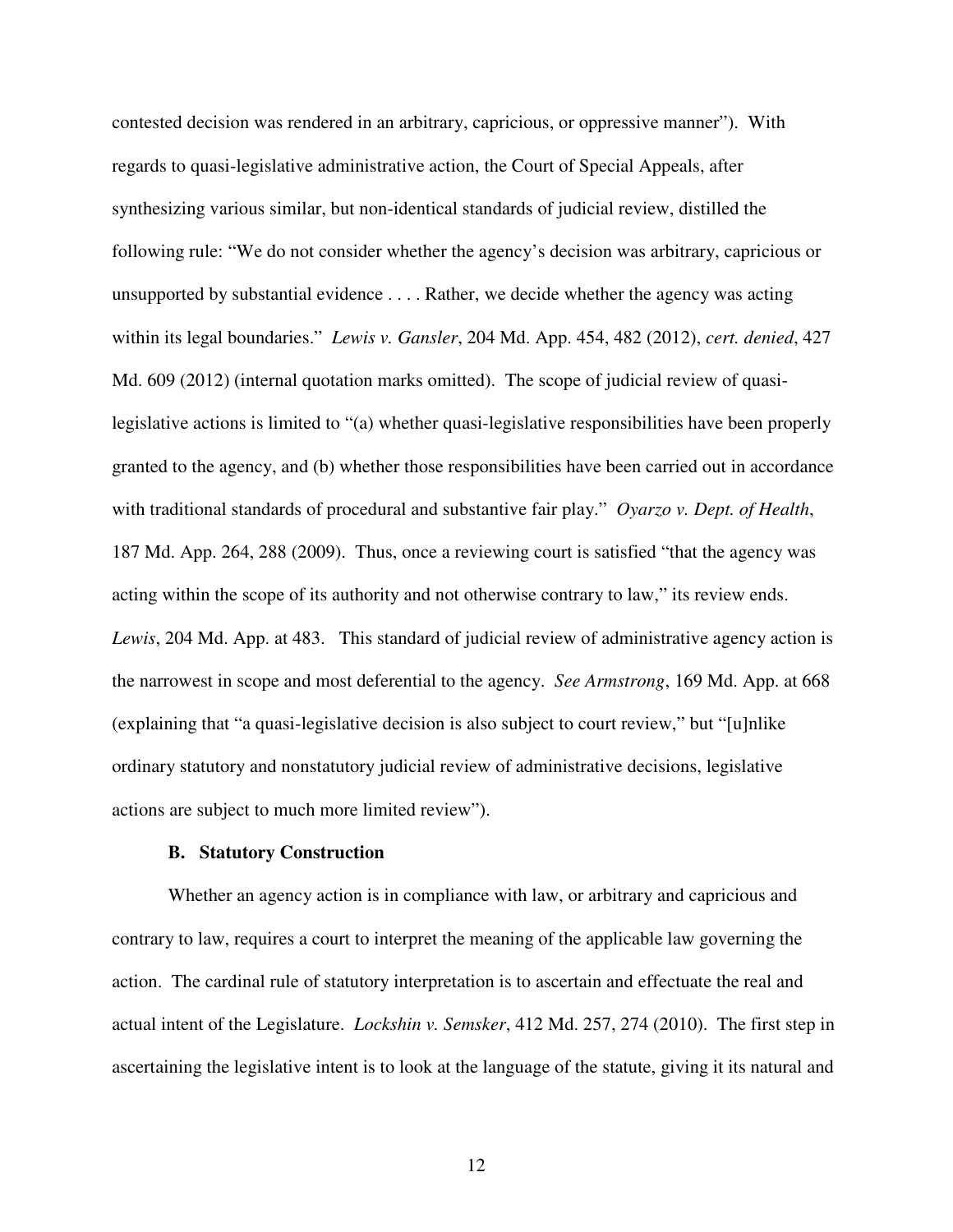ordinary meaning. *Md.-Nat'l Capital Park & Planning Comm'n v. Anderson*, 395 Md. 172, 182 (2006). When the statutory language is clear, courts do not need to look beyond the statutory language to determine the Legislature's intent. *Id.* However, if the language of the statute is ambiguous (i.e., subject to more than one interpretation), then courts endeavor to resolve ambiguities by looking beyond the statutory language; for example, courts look to legislative history, case law, statutory purpose, and the structure of the statute. *Barbre v. Pope*, 402 Md. 157, 173 (2007); *Anderson v. Council of Unit Owners of Gables on Tuckerman Condo.*, 404 Md. 560, 572 (2008).

When the statutory language is ambiguous, courts consider the literal or usual meaning of the words and their meaning and effect in light of the setting, the objectives, and purpose of statute. *Md.-Nat'l Capital Park*, 395 Md. at 182. When the statute is part of a larger statutory scheme, "it is axiomatic that the language of a provision is not interpreted in isolation." *Anderson v. Council*, 404 Md. at 572. Instead, courts "analyze the statutory scheme as a whole considering the purpose, aim, or policy of the enacting body and attempt to harmonize provisions dealing with the same subject so that each may be given effect." *Id.* (internal quotation marks omitted). *See also Koste v. Oxford*, 431 Md. 14, 26 (2013) ("We presume that the Legislature intends its enactments to operate together as a consistent and harmonious body of law, and, thus, we seek to reconcile and harmonize the parts of a statute, to the extent possible consistent with the statute's object and scope."). Furthermore, in construing a statute, courts "seek to avoid constructions that are illogical, unreasonable, or inconsistent with common sense." *Frost v. State,* 336 Md. 125, 137 (1994).

13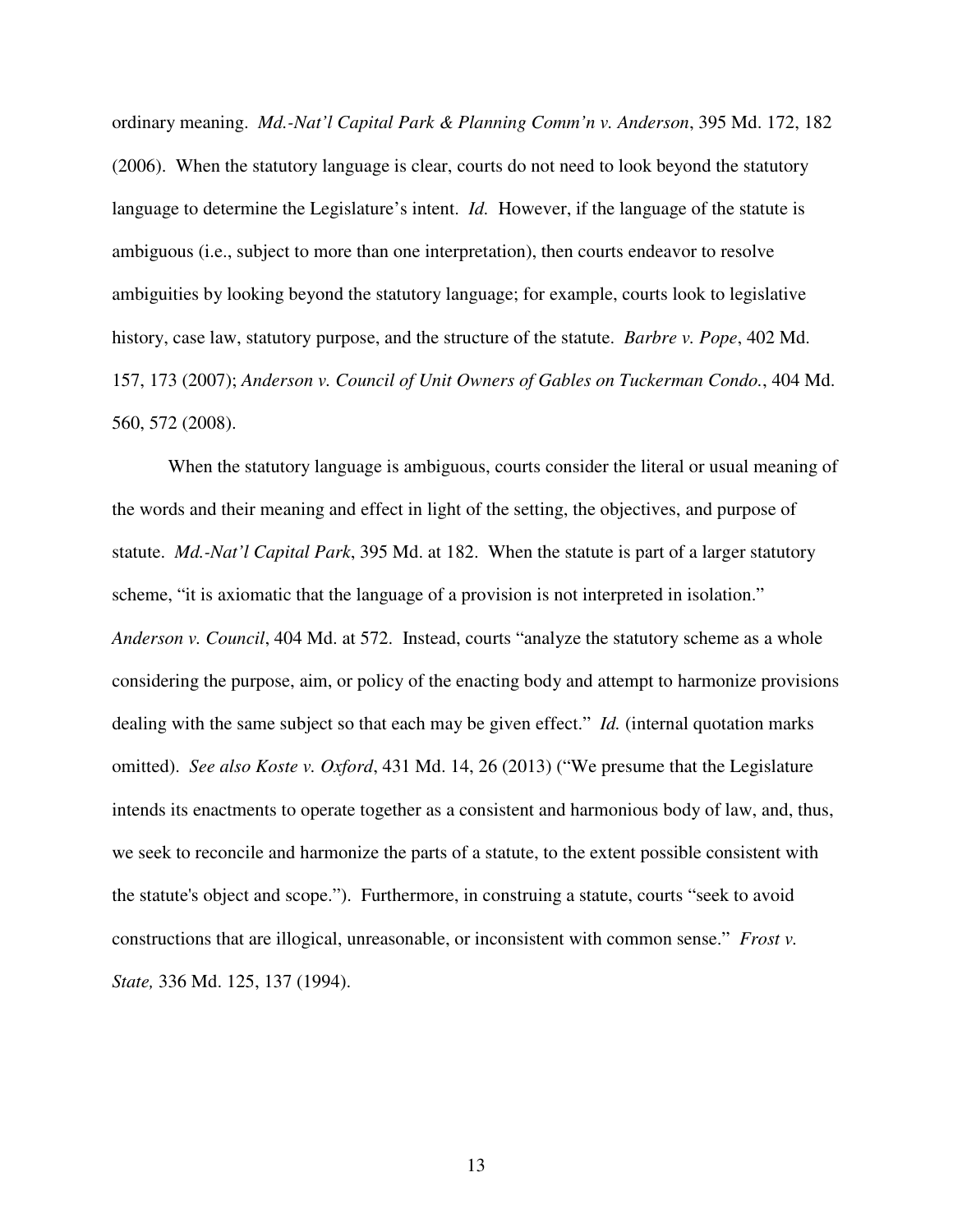## **IV. ANALYSIS**

### **A. The Commission's Authority**

The Commission, being a legislatively created body, must find authority for its actions in Maryland statutes. *Chesapeake & Potomac Tel. Co. of Md. v. Md./Del. Cable Television Ass'n, Inc.,* 310 Md. 553, 560 (1987). To the full extent allowable by the Constitution and laws of the United States, the Commission has jurisdiction over each EDC that engages in or operates a business in Maryland. MD. CODE ANN., PUB. UTIL. § 2-112. The Commission has the powers specifically conferred to it by law and additionally, the implied and incidental powers needed or proper to carry out its functions. *Id.* 

The Commission has general powers and duties with respect to supervising and regulating the EDCs:

(a) (1) The Commission shall:

(i) supervise and regulate the public service companies subject to the jurisdiction of the Commission to:

1. ensure their operation in the interest of the public; and

2. promote adequate, economical, and efficient delivery of utility services in the State without unjust discrimination; and

(ii) enforce compliance with the requirements of law by public service companies, including requirements with respect to financial condition, capitalization, franchises, plant, manner of operation, rates, and service.

(2) In supervising and regulating public service companies, the Commission shall consider the public safety, the economy of the State, the conservation of natural resources, and the preservation of environmental quality.

(b) The powers and duties listed in this title do not limit the scope of the general powers and duties of the Commission provided for by this division.

MD. CODE ANN., PUB. UTIL. § 2-113. Further, the Commission has the authority to adopt

regulations prescribing standards for the EDCs:

(a) After providing notice and an opportunity for interested parties to be heard, the Commission may adopt regulations that prescribe standards for safe, adequate,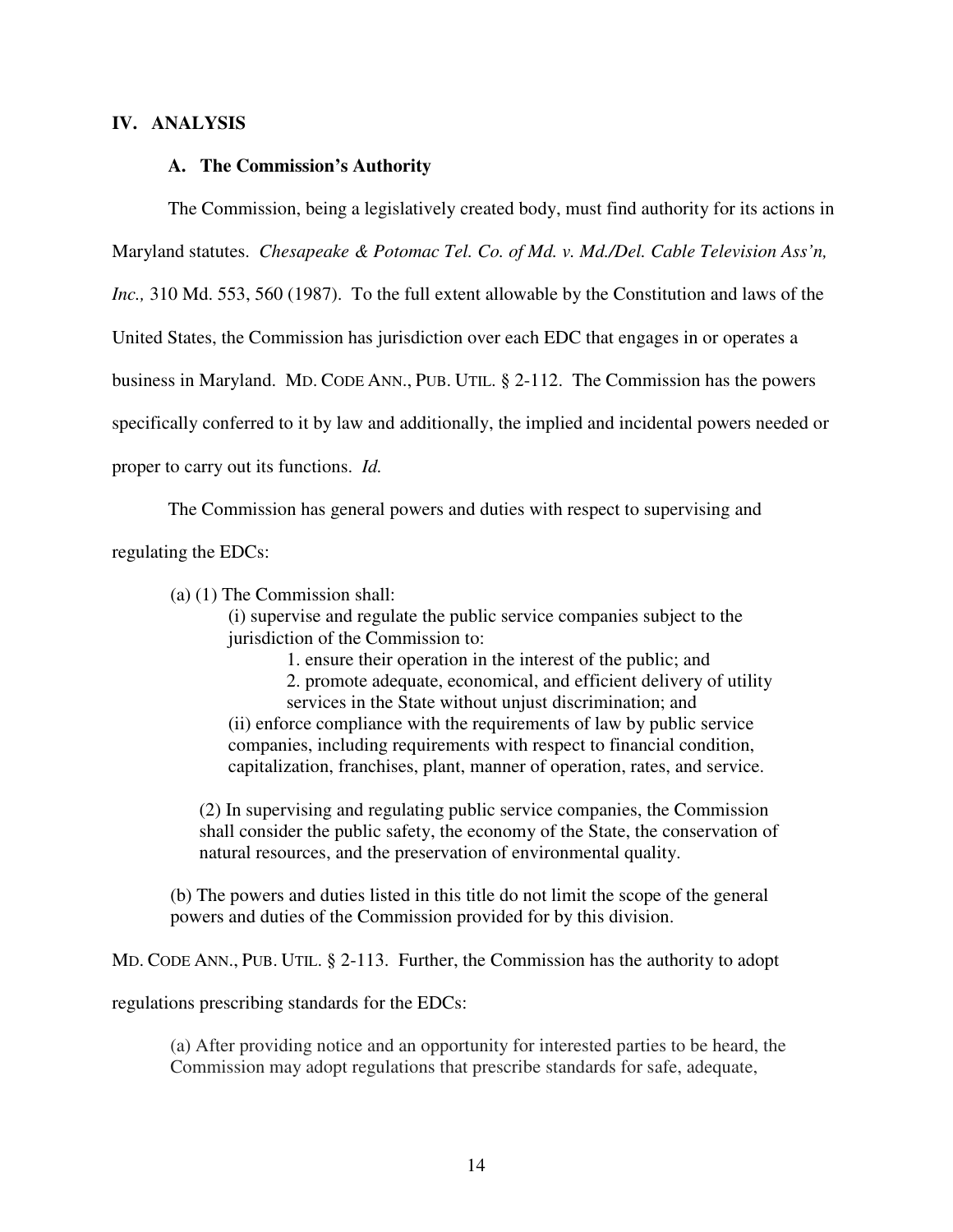reasonable, and proper service for any class of public service company<sup>9</sup> or gas master meter operator.

(b) The standards adopted under subsection (a) of this section shall best promote, in the opinion of the Commission, the security or convenience of:

(1) the public;

(2) those employed in furnishing services; and

(3) those to whom services are rendered.

(c) The Commission may:

(1) enforce the standards adopted under this section; and

(2) by order, as the Commission considers necessary, require changes and additions in the service of any public service company or gas master meter operator, including:

(i) repairs or improvements in plant;

(ii) increase in motive power; and

(iii) change in schedule or manner of operations.

MD. CODE ANN., PUB. UTIL. § 5-101.

 Additionally, as noted *supra*, the Commission has the authority to ensure the availability of SOS by requiring procurement of electricity through contracts and/or requiring construction of generating facilities. MD. CODE ANN., PUB. UTIL. § 7-510(c).

 "The Commission is charged with ensuring that all of the residents in this State receive adequate and reliable electric service at just and reasonable rates." *Town of Easton v. Pub. Serv. Comm'n of Md*, 379 Md. 21, 41 (2003). *See also* MD. CODE ANN., PUB. UTIL. § 2-113. It is well-settled that the Commission's authority with respect to the public service companies subject to its jurisdiction is "very broad." *General Motors Corp. v. Pub. Serv. Comm'n of Md*, 87 Md. App. 321, 336 (1991); *Bell Atl. of Md., Inc. v. Intercom Sys. Corp.*, 366 Md. 1, 18 (2001) ("[T]he General Assembly vested the Commission with broad supervisory and regulatory powers."); MD. CODE ANN., PUB. UTIL. § 2-113(b). Moreover, the Commission's powers must be construed

<sup>&</sup>lt;sup>9</sup> "Public service company" means a common carrier company, electric company, gas company, sewage disposal company, telegraph company, telephone company, water company, or any combination of public service companies. MD. CODE ANN., PUB. UTIL. § 1-101.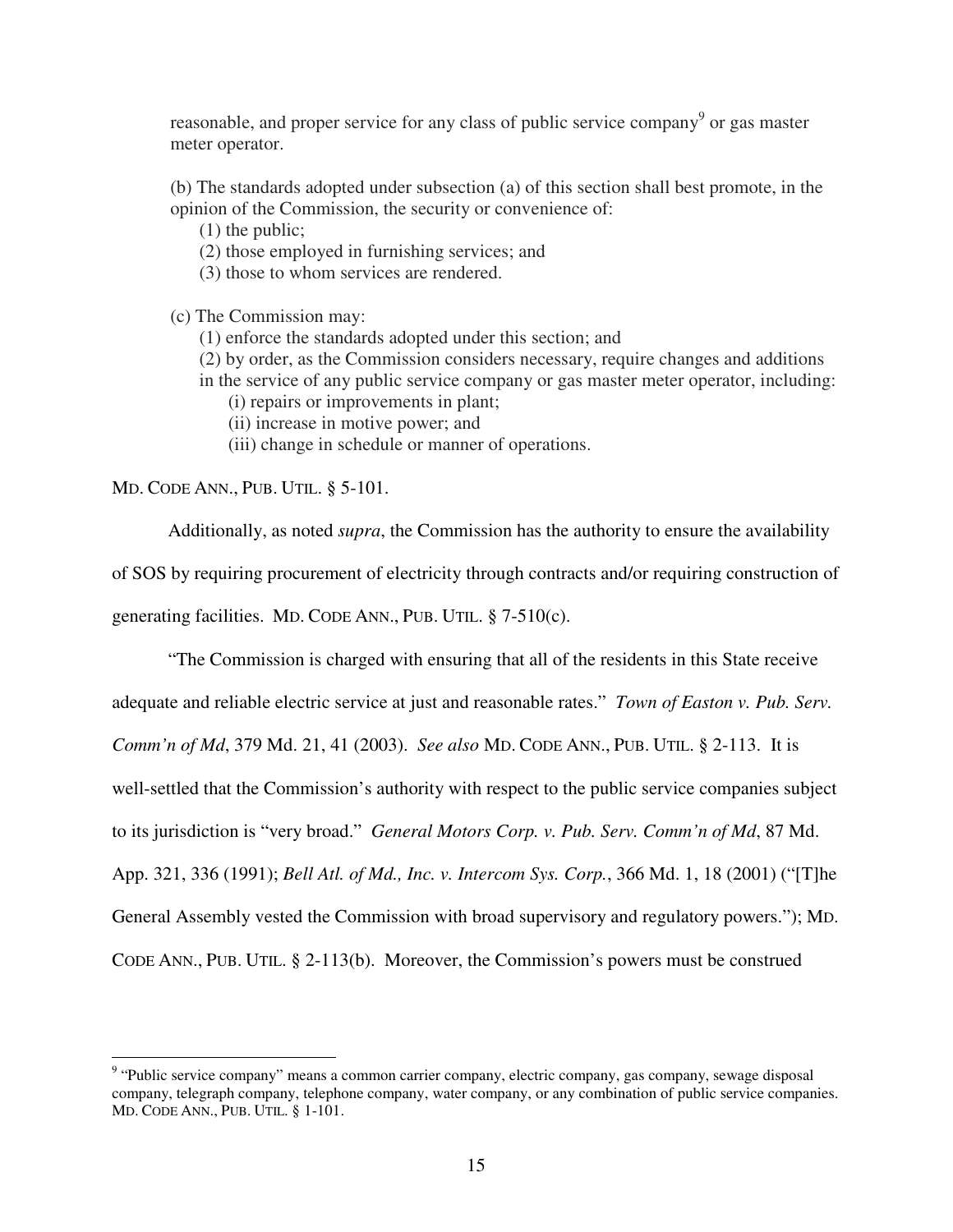liberally, allowing the Commission to take any action needed or proper to carry out its functions.

MD. CODE ANN., PUB. UTIL. § 2-112; *Bell Atl. of Md.*, 366 Md. at 19.

The Court of Appeals in *Chesapeake & Potomac Tel. Co. of Maryland v. Md./Del.Cable* 

*Television Ass'n, Inc.*, examining the language of § 2-113 in relation to the Commission's

attempt to govern the rates, terms, and conditions of pole attachment agreements between utility

companies and cable television companies, described:

[W]e agree with the [Commission] that utility poles are essential to the delivery of telephone and electric service and that the [Commission] is empowered to regulate the use of such poles to ensure reliable service and to protect the public safety. Nevertheless, we fail to understand how the regulation of the *rates* of pole attachment agreements is necessary to ensure safe and reliable utility service to the public. Furthermore, we fail to perceive any relation between the price a cable television company pays to attach its cable to a utility pole and the "efficient delivery of utility services," "public safety," and "the preservation of environmental quality."

310 Md. 553, 561 (1987) (emphasis in original). Here, unlike in *Chesapeake*, the Commission's orders directing the EDCs to enter into a CfD with CPV is directly related to ensuring reliable service and protecting the public safety. *Id.* 

 Furthermore, the Commission is given the authority to adopt regulations that prescribe standards for safe, adequate, reasonable, and proper service for a public service company and to enforce those standards. MD. CODE ANN., PUB. UTIL. § 5-101. The Commission has adopted a regulation with regards to the service supplied by electric companies. The generating capacity of an electric utility's plant "shall be sufficiently large to meet all normal demands for service and provide a reasonable reserve for emergencies." COMAR $^{10}$  20.50.02.03. Thus, the Commission's Order Nos. 84815 and 85501, directing the EDCs to enter into a CfD with CPV in order to provide "the needed new generation at the lowest cost to SOS ratepayers," fits within its broad supervisory and regulatory powers of ensuring the EDCs furnish services that are "safe,

l

<sup>&</sup>lt;sup>10</sup> Code of Maryland Regulations.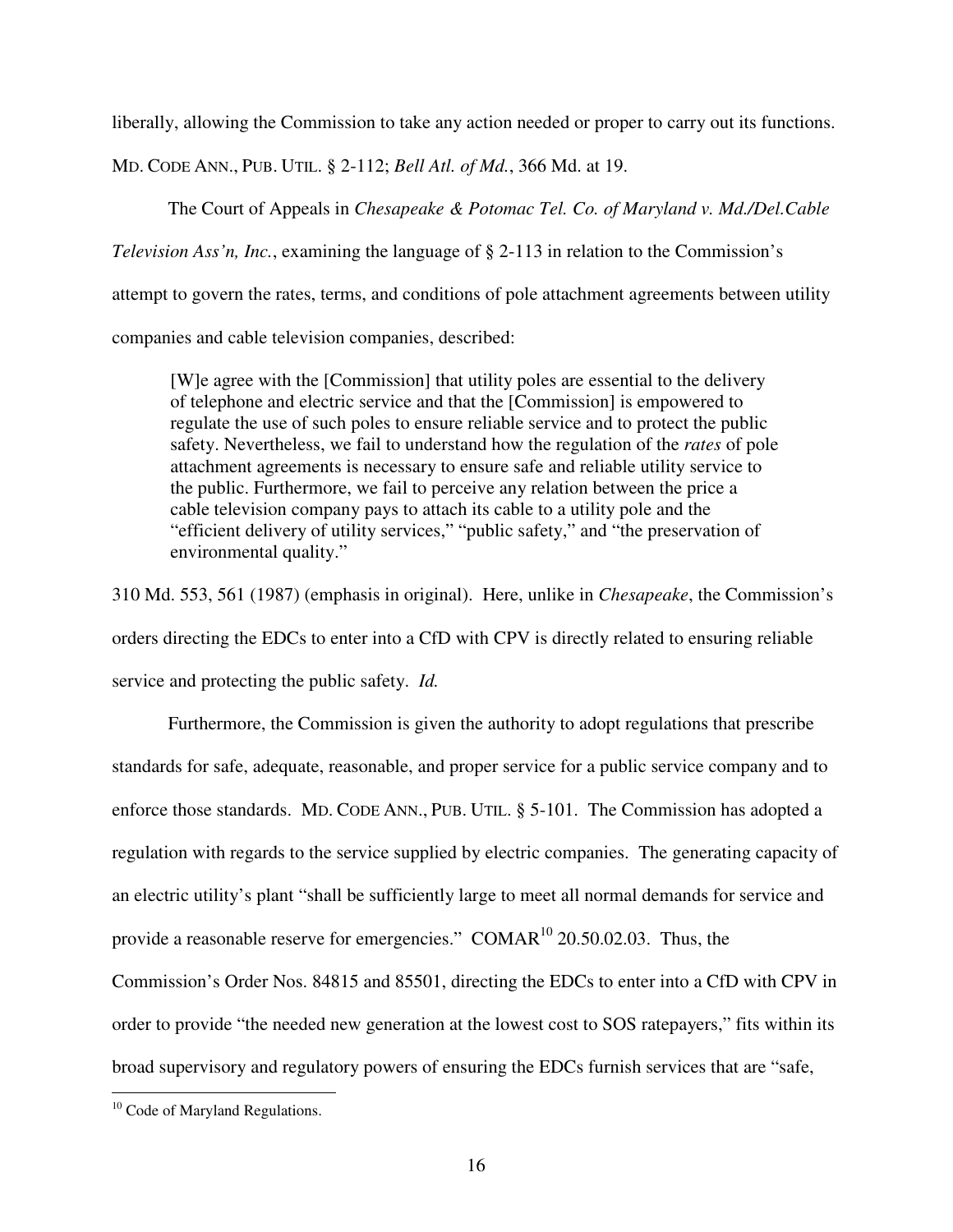adequate, just, reasonable, economical, and efficient." *Bell Atl. of Md.*, 366 Md. at 18. *See also* 

MD. CODE ANN., PUB. UTIL. § 2-113.

 Given the somewhat complex historical background of the statutory authority at issue, an analysis beyond the statutory language is appropriate. *Barbre*, 402 Md. at 173. Two statutes in particular, §§ 7-509(a) and 7-510(c), create a need for further discussion.

Section 7-509 states:

(a) (1) On and after the initial implementation date, the generation, supply, and sale of electricity, including all related facilities and assets, may not be regulated as an electric company service or function except to:

(i) establish the price for standard offer service under  $\S$  7-510(c) of this subtitle; and (ii) review and approve transfers of generation assets under § 7-508 of this subtitle.

. . . .

MD. CODE ANN., PUB. UTIL. § 7-509(a).

Neither of the two exceptions noted above apply to the case at bar. Section 7-509(a) does

not deprive the Commission of the authority to issue Order Nos. 84815 and 85501. Section 7-

509(a) must not be interpreted in isolation but instead as a part of a whole and with consideration

given to the purpose, aim, and/or policy of the General Assembly. *Anderson v. Council*, 404 Md.

at 572. This Court presumes that the Legislature intended § 7-509(a) to operate consistently and

harmoniously with the other sections of the ECCCA and avoids construing this section in a

manner that proves illogical, unreasonable, or inconsistent with common sense. *Koste*, 431 Md.

at 26; *Frost,* 336 Md. at 137. The Court of Appeals, discussing conflicting statutes, stated:

[T]he law does not favor repeals by implication. Thus, we have said that a repeal by implication does not occur unless the language of the later statute plainly shows that the legislature intended to repeal the earlier statute. Generally, therefore, a later statute will not be held to repeal an earlier statute by implication unless there is some express reference to the earlier statute.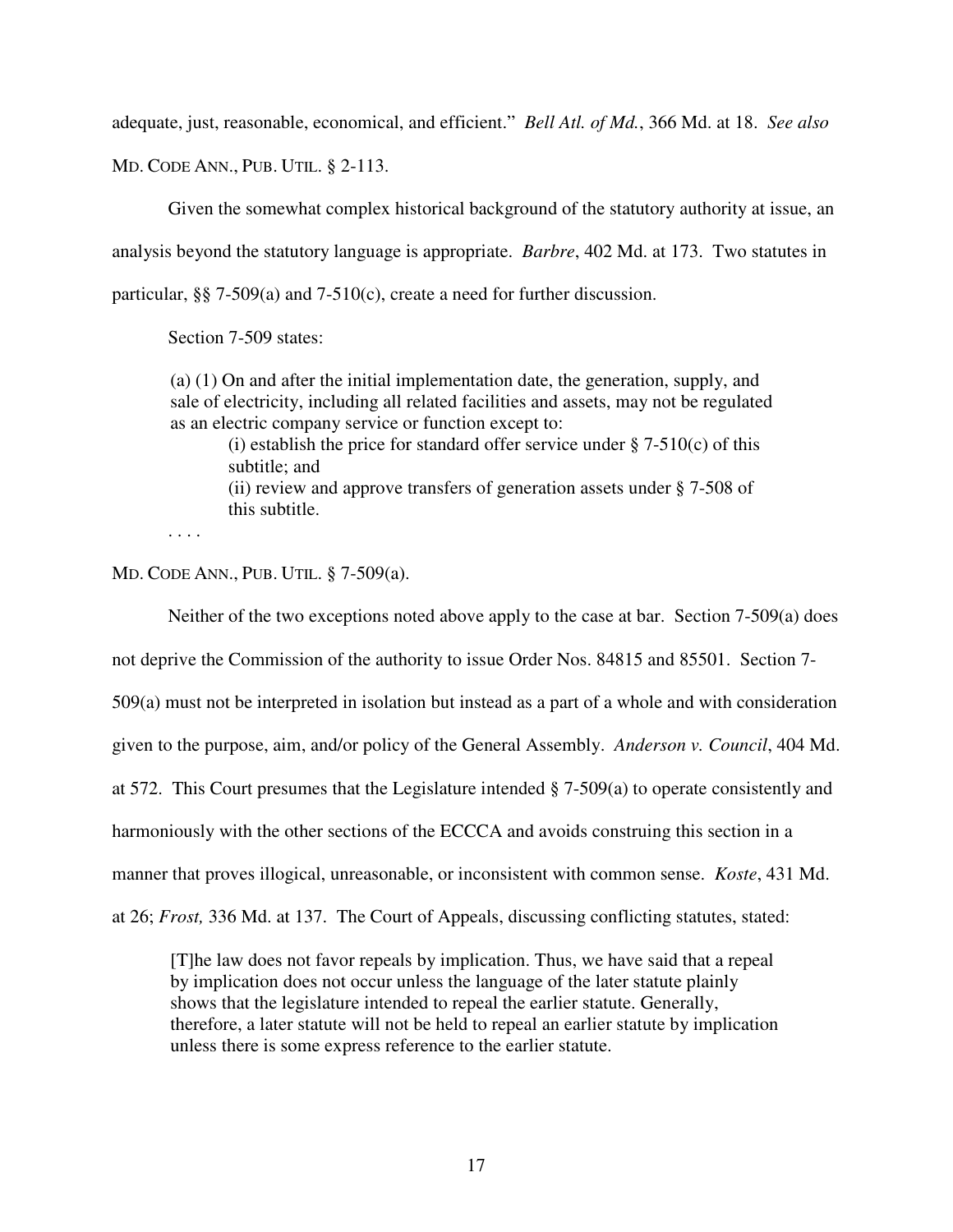*State v. Harris*, 327 Md. 32, 39 (1992) (citations omitted). Here, there is no repeal by implication.

Therefore, while the ECCCA sought to provide customers with choice as to their electricity supplier and this resulted in a limitation on the Commission's traditional "pervasive" regulation, the legislative history does not indicate that the Legislature acted with a purpose, aim, or policy of repealing earlier statutes and divesting the Commission of its broad authority to "supervise and regulate" the EDCs to "ensure their operation in the interest of the public" and "promote adequate, economical, and efficient delivery of utility services." MD. CODE ANN., PUB. UTIL. § 2-113; 7-504. In fact, § 7-505 demonstrates that the Commission was to "assess" and "approve" each EDC's restructuring plan, "oversee" the transition process and regulation of the restructured electric industry, and "regulate" through alternative forms of regulation. MD. CODE ANN., PUB. UTIL. § 7-505. Moreover, the ECCCA made no changes to §§ 2-113 and 5-101, *supra*, which describe the Commission's broad supervisory and regulatory powers. The 2006 amendments did not address the Commission's authority to ensure and promote safety, adequacy, and reliability, and efficiency. Section 5-101, *supra*, was unchanged, and § 2-113, *supra*, was re-enacted without amendment.

Section 7-510, which was substantially amended in 2006, extended the availability of SOS and authorized the Commission to require certain actions in order to accommodate the extension. MD. CODE ANN., PUB. UTIL. § 7-510. Under its obligation to provide SOS, the Commission may, by order, require an investor-owned electric company to procure electricity for SOS customers through bilateral contracts outside of the competitive process. At the Commission's direction, the competitive process may include a series of bids for the supply of SOS solicited by the investor-owned electric companies "as part of a portfolio of blended

18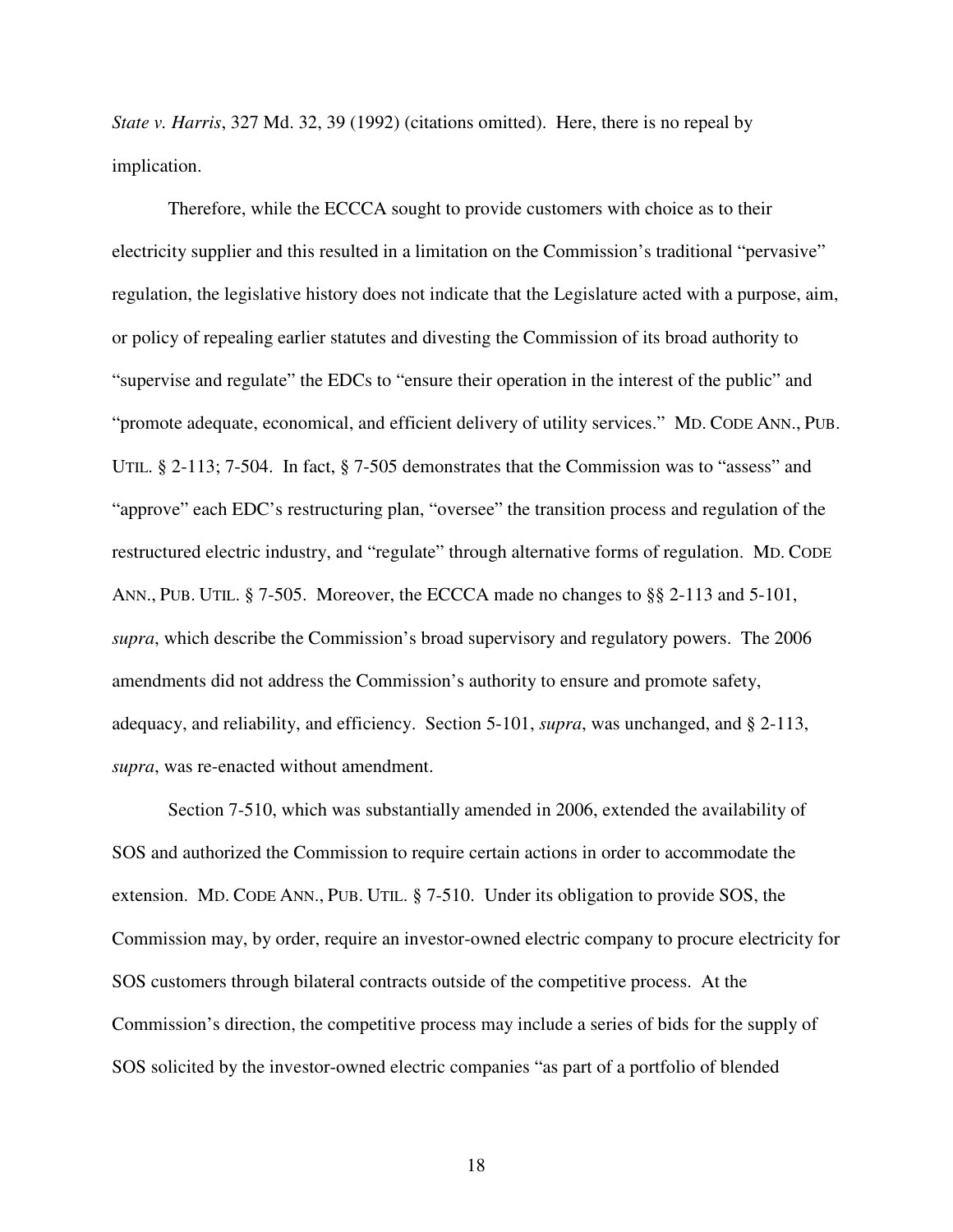wholesale supply contracts for short, medium, or long terms, and other appropriate electricity products and strategies, as needed to meet demand in a cost-effective manner." MD. CODE ANN., PUB. UTIL.  $\S$  7-510(c)(4)(ii)(2)(A).

The Commission additionally may require an investor-owned electric company to "construct, acquire, or lease, and operate, its own generating facilities . . . subject to appropriate cost recovery." MD. CODE ANN., PUB. UTIL.  $\S$  7-510(c)(6). The Commission contends that this section provides it with the authority to require investor-owned electric companies to do the following: (1) construct generating facilities; (2) acquire generating facilities; (3) lease generating facilities; and (4) operate their own generating facilities. (Am. Mem. of Resp't Comm'n 9). The Commission concludes that it accordingly had the authority to require the EDCs "to acquire a new generating facility by financing its construction through an agreement such as the CfD." *Id.* In contrast, Petitioners aver:

Neither the Orders nor the CfD require the Utilities to construct, acquire, or lease a generating facility. Nor do they contemplate the Utilities "operating" a generating facility. In fact, the CfD specifically provides that the Utilities will *not*  construct, acquire, or lease and operate the power plant. Instead, the power plant will be constructed, owned and operated by CPV, a private developer.

(Mem. of Pet'r EDCs 15. *See also* Mem. of Pet'r Calpine 16). As it is subject to more than one meaning,  $\S 7-510(c)$  is ambiguous; therefore, this Court must apply the aforementioned rules of statutory construction. Not having produced many of the benefits expected by the General Assembly, § 7-510 of the ECCCA was amended in 2006 to extend the EDCs obligation of providing their customers with SOS and to provide the Commission with guidance on handling the extension. At a minimum, it is clear the Commission has authority to require the EDCs to construct, acquire, lease, or operate a generating facility. Considering  $\S$  7-510(c) as part of a larger statutory scheme,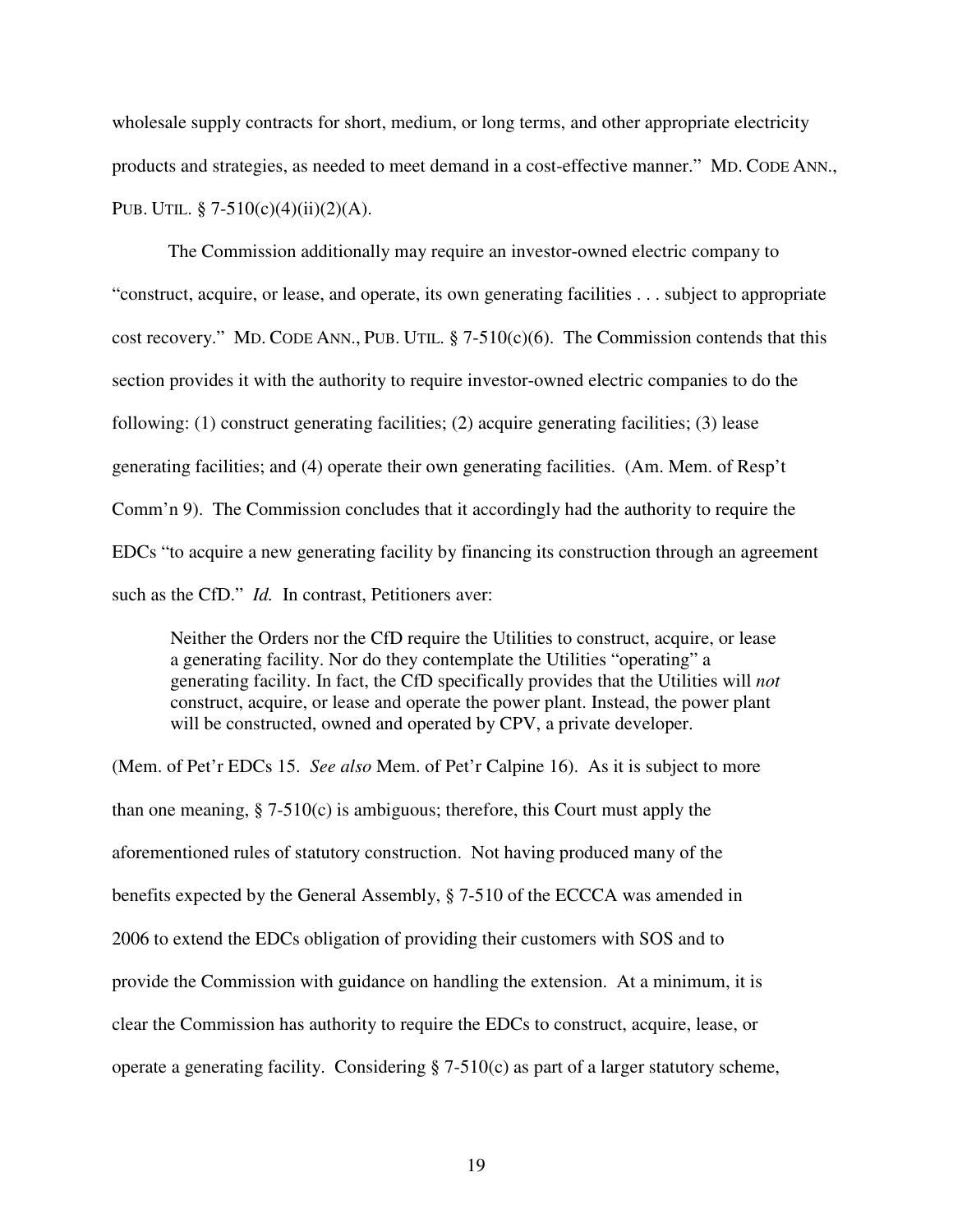presuming harmony within the ECCCA, and avoiding an illogical construction, this Court determines that § 7-510(c) does not deprive the Commission of the authority to issue Order Nos. 84815 and 85501. As such, the Commission's orders directing the EDCs to negotiate and enter into a CfD with CPV and to recover their costs, or return their credits, through the SOS were within its statutory authority.

# **B. Administrative Procedure of the Commission**

"The Commission shall initiate and conduct any investigation necessary to execute its powers or perform its duties under this division." MD. CODE ANN., PUB. UTIL. § 2-115. Similarly, "[t]he Commission shall institute and conduct proceedings reasonably necessary and proper to the exercise of its powers or the performance of its duties." *Id.* at § 3-104. The Commission must conduct its proceedings en banc or in panels of either at least three commissioners or at least two commissioners and a hearing examiner. *Id.* 

One type of proceeding through which the Commission may exercise its power and/or perform its duties is a generic proceeding. *Delmarva Power & Light Co.*, 370 Md. 1, 29 (2002). The Court of Appeals described a generic proceeding:

[I]s, and long has been, commonly used by regulatory agencies like the [Commission] either to investigate some general matter subject to its jurisdiction or to gather facts and opinion in furtherance of its policy-setting function. That function could, in some instances, be carried out through adjudicatory proceedings involving a single utility, but when the matter involves the rights or interests of several utilities, the generic proceeding can be more efficient, in that it allows all interested groups to participate in the policy development at the same time. The generic proceeding is predominantly quasi-legislative, rather than quasi-judicial, in nature. Interested persons, often including persons who may not be directly subject to the jurisdiction of the Commission or to any policy directive that emanates from the proceeding, are invited to participate and to offer data, opinion, and argument. The information is usually provided in the form of either documents or written or oral statements rather than sworn testimony subject to cross-examination. The parties do not ordinarily have the right of "discovery." Such a proceeding would most likely run afoul of some of the procedural requirements applicable to a contested-case proceeding under the APA (which do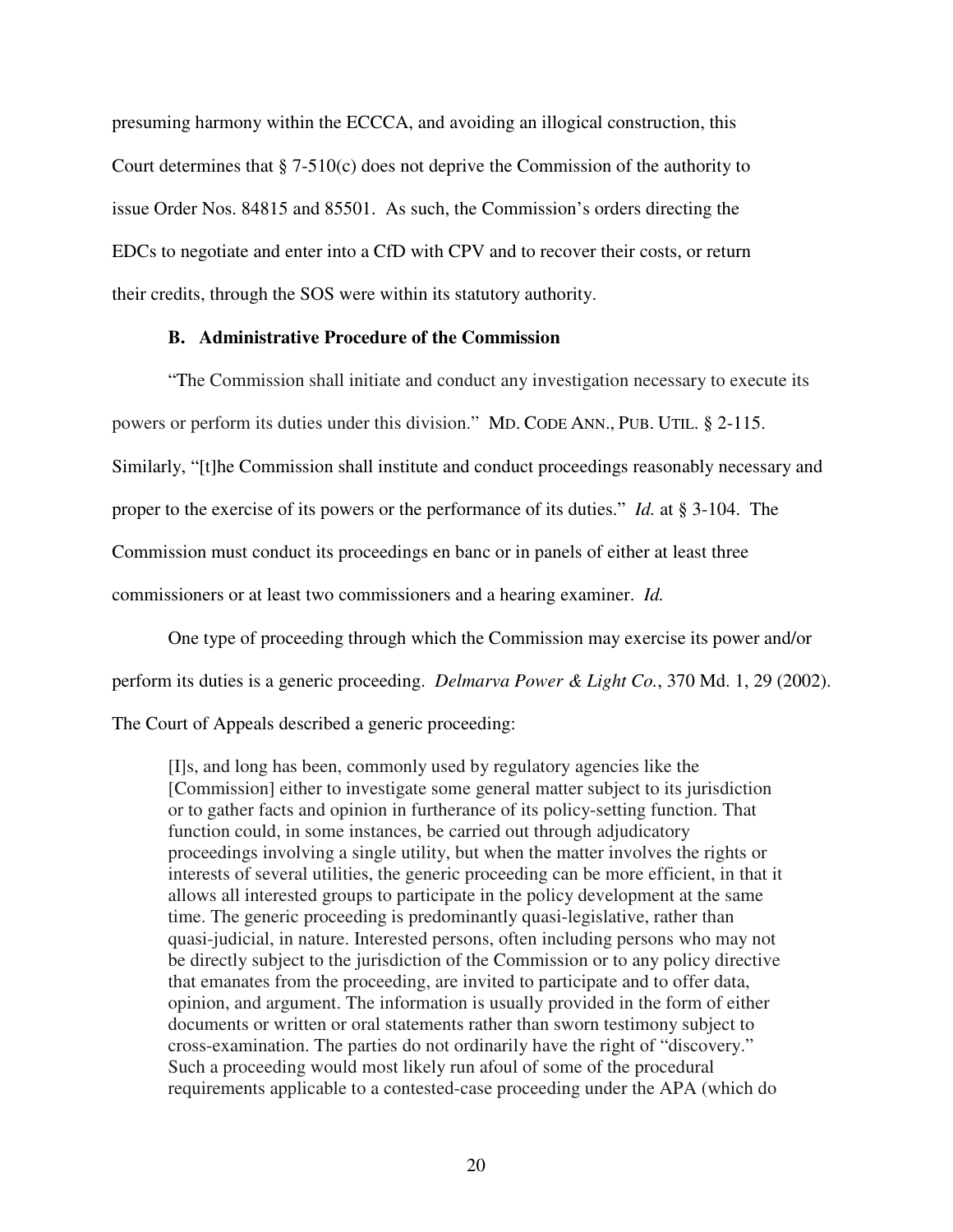not apply to the [Commission] in any event), but it does not, of itself, contradict any of the requirements for the adoption of regulations or for the adoption of policy directives that, for whatever reason, need not be in the form of regulations.

*Id.* at 30.

Furthermore, "[t]he Commission is not bound by the rules of evidence or procedure of

any court." MD. CODE ANN., PUB. UTIL. § 3-101. Instead, the rules and procedure to be

followed by the Commission is governed largely by statute. *Montgomery Cnty. v. Pub. Serv.* 

*Comm'n*, 203 Md. 79, 88 (1953). "[W]hen the Legislature prescribes the procedure for

proceedings before the Commission, that procedure must be followed, [and] [w]hen the

Commission acts in a capacity at least quasi-judicial, it should act under rules of procedure

provided either by the Legislature or by itself." *Id.* For example, parties in a proceeding before

the Commission have certain rights with respect to witnesses, evidence, and arguments:

In addition to any other right a party in a proceeding before the Commission may be entitled to, the party may:

(1) summon witnesses, present evidence, and present argument; (2) conduct cross-examination and submit rebuttal evidence; and (3) take depositions in or outside of the State, subject to regulation by the Commission to prevent undue delay, and in accordance with the procedure provided by law or rule of court with respect to civil actions.

MD. CODE ANN., PUB. UTIL. § 3-107.

Although administrative agencies are not bound by the technical rules of evidence or procedure of any court, "they must observe the basic rules of fairness as to the parties appearing before them." *Cecil Cnty. Dep't of Soc. Servs. v. Russell*, 159 Md. App. 594, 612 (2004). While "[p]rocedural due process in administrative law is recognized to be a matter of greater flexibility than that of strictly judicial proceedings," an administrative proceeding must be "fundamentally fair to the parties." *Id.* at 612, 613. Thus, in evaluating whether due process was afforded, a court is required to examine the "the totality of the procedures afforded rather than the absence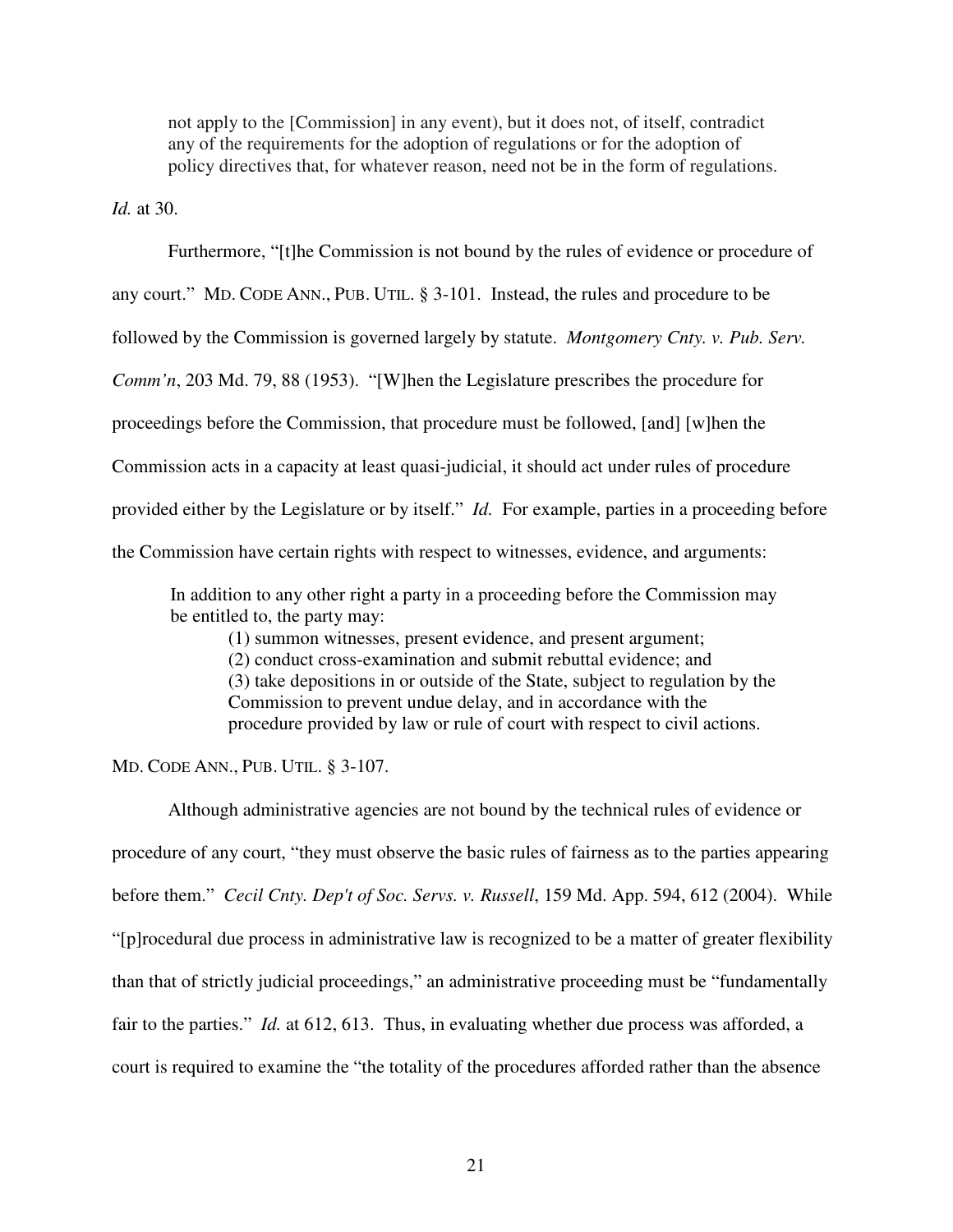or presence of particularized factors." *Id.* at 613. *See also Bragunier Masonry Contractors, Inc. v. Md. Com'r of Labor & Indus.*, 111 Md. App. 698, 712-13 (1996) ("[D]ue process does not require adherence to any particular procedure. . . . [T]he level of due process required must be decided under the facts and circumstances of each case.").

The minimum due process required where a deprivation of a property interest is involved is that the deprivation be preceded by notice and opportunity for hearing appropriate to the nature of the case. *Bragunier*, 111 Md. App. at 712. The United States Supreme Court in *Mathews v. Eldridge* set forth the factors to be considered when addressing procedural due process in an administrative setting:

First, the private interest that will be affected by the official action; second, the risk of an erroneous deprivation of such interest through the procedures used, and the probable value, if any, of additional or substitute procedural safeguards; and finally, the Government's interest, including the function involved and the fiscal and administrative burdens that the additional or substitute procedural requirement would entail.

424 U.S. 319, 335 (1976).

 The proceedings conducted by the Commission in this matter did not violate the process due to Petitioners. *Delmarva Power & Light Co.*, 370 Md. at 30; MD. CODE ANN., PUB. UTIL. § 3-104. The Commission provided notice to all interested parties that it would investigate all options, including a CfD, to ensure an adequate and reliable supply of electricity to Maryland customers. *Matthews*, 424 U.S. at 335. The Commission encouraged, received, and considered filings from thirty sophisticated parties, including Petitioners, who intervened in the matter. *Id.* The Commission did not prevent any party from providing information the party deemed relevant. The Commission conducted multiple hearings and subjected the fourteen witnesses to its own cross-examination. *Id.* Petitioners participated at the hearings. *Id.*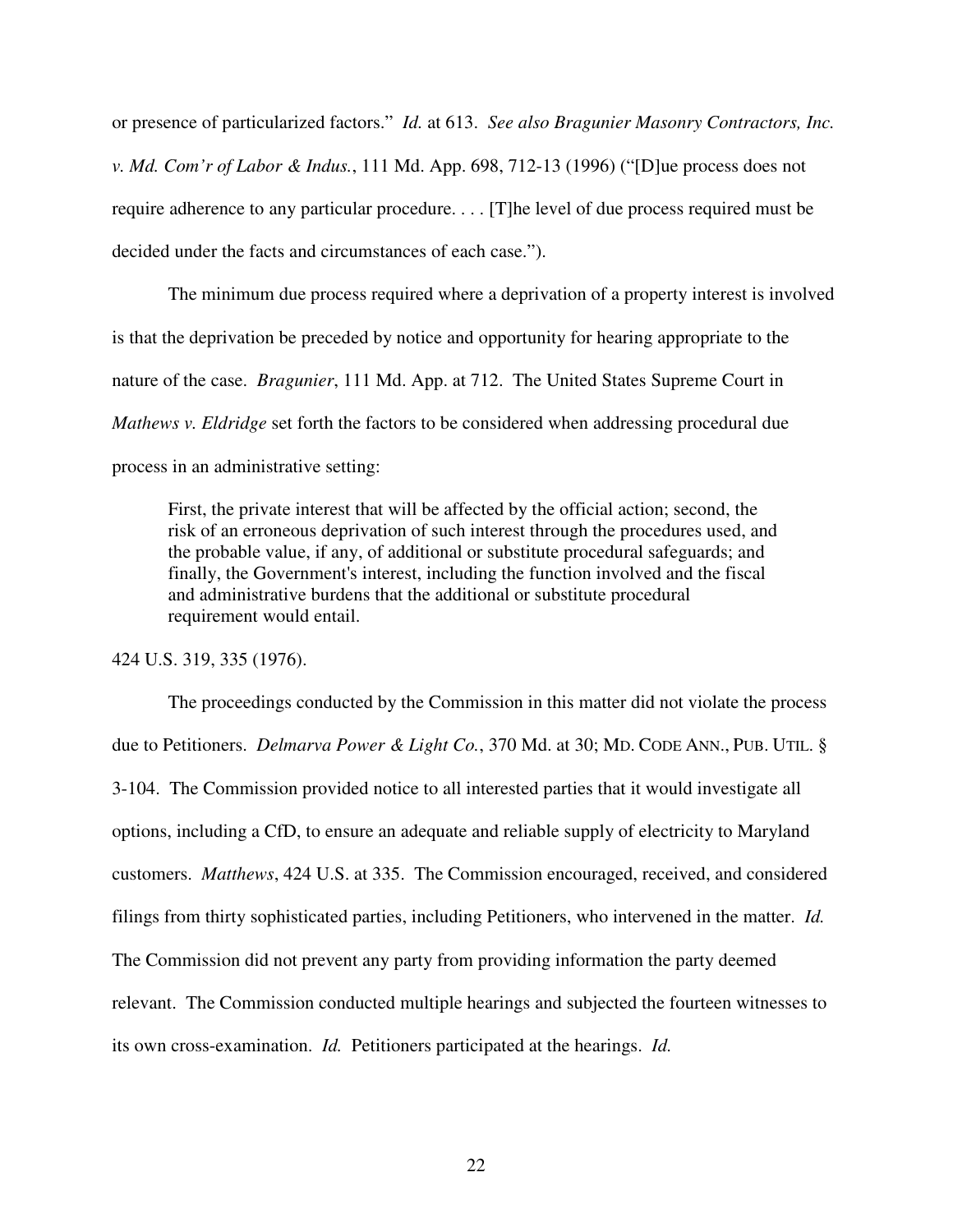The process was more efficient than adjudicatory proceedings given that the area of concern involved the rights and interests of multiple public service companies and it allowed all of these parties to participate. *Delmarva Power & Light Co.*, 370 Md. at 30.

#### **C. Substantial Evidence**

 $\overline{a}$ 

The Commission relies on a series of uncontested variables for its determinations. It observes that coal-fired power plants in Maryland risk being forced into premature retirement as a result of having to accommodate new environmental regulations. (Am. Mem. of Resp't Comm'n 31). Further, it says that the PJM region has increasingly relied on demand response resources, which risk non-performance, to fill generation capacity shortfalls. *Id.* at 30, 34. By 2022, according to the Commission, Maryland's Renewable Energy Portfolio Standard will require that 20% of energy sold in the state come from Tier 1 renewable resources, whose intermittent characteristics require conventional energy sources as support in order to ensure stable voltage and frequency regulation. *Id.* at 35. *See also* MD. CODE ANN., PUB. UTIL. §§ 7- 703(b), 7-701(r). Additionally, PJM's Reliability Pricing Model, designed to attract needed investments in reliability in the PJM region, $^{11}$  has consistently failed to incentivize construction of new power plants. (Am. Mem. of Resp't Comm'n 36). Moreover, the SWMAAC zone has limited transmission capability to import generation capacity, which has led to high prices for generation capacity in the zone. *Id.* at 44. The reserve margin for the zone has been negative and on a downward trend for several years. *Id.* at 45.

<sup>&</sup>lt;sup>11</sup> "The Reliability Pricing Model (RPM) is PJM's capacity-market model. Implemented in 2007, the RPM, based on making capacity commitments three years ahead, is designed to create long-term price signals to attract needed investments in reliability in the PJM region. The long-term RPM approach, in contrast to PJM's previous short-term capacity market, includes incentives that are designed to stimulate investment both in maintaining existing generation and in encouraging the development of new sources of capacity." *Reliability Pricing Model*, PJM.COM, http://www.pjm.com/markets-and-operations/rpm.aspx (last visited Sept. 20, 2013).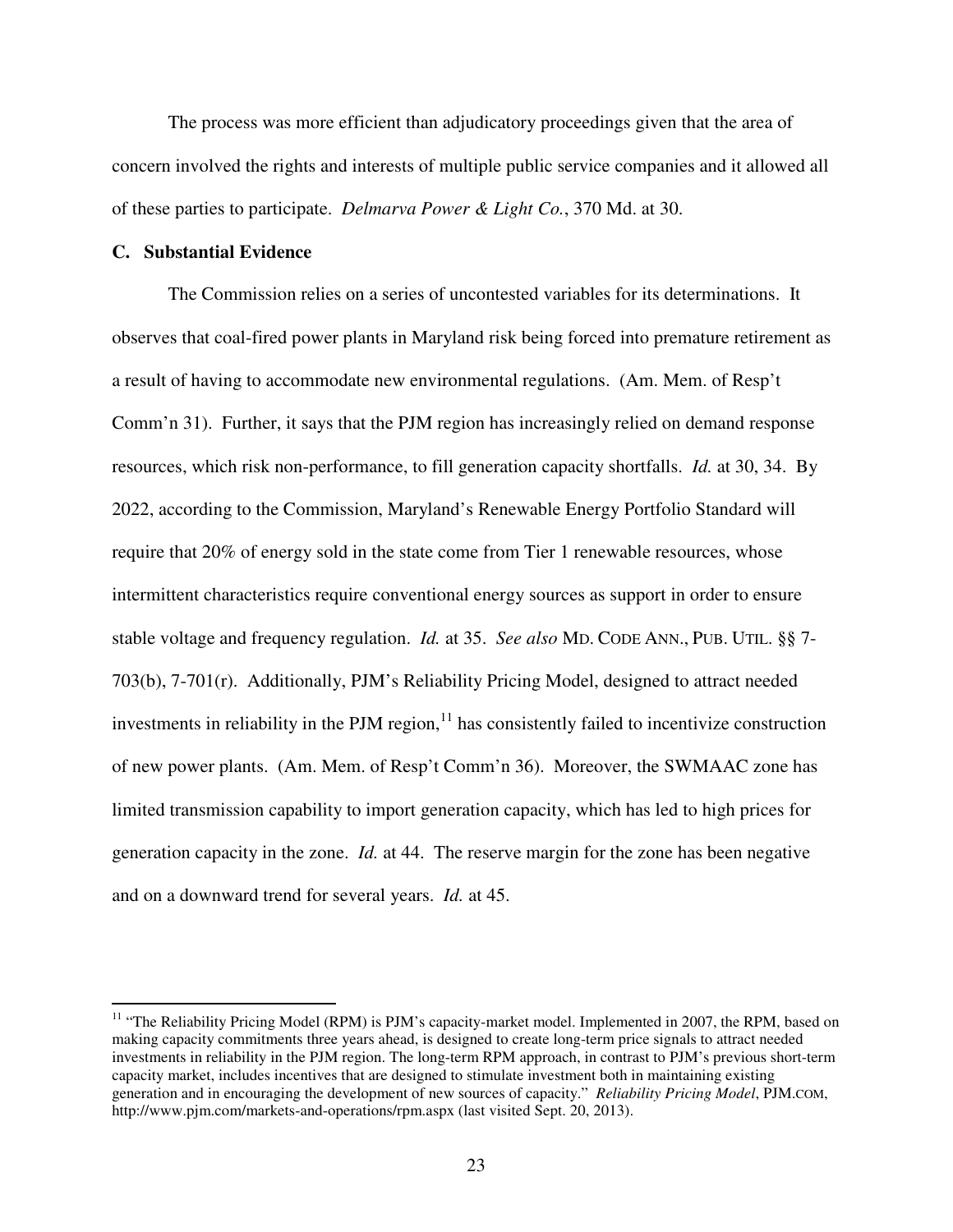In response, Petitioners assert that the Commission failed to properly consider how transmission system upgrades could have resolved reliability problems. (Mem. of Pet'r EDCs 28). However, the Commission, relying on the Federal Power Act, remarks that it may approve an application to construct the Maryland portion of a regional transmission line, but it has no authority to order construction of transmission lines outside of Maryland or approve regional cost recovery for any portion of a transmission line. (Am. Mem. of Resp't Comm'n 40). The Commission reports that natural gas-fired generation provides numerous benefits to Maryland that transmission does not. *Id.* at 41.

Petitioner Calpine, who owns a power plant outside of the SWMAAC, claims that the Commission acted arbitrarily and capriciously by excluding proposals for construction of generation facilities located outside of the zone. (Mem. of Pet'r Calpine 19). To that point, the Commission commented that the SWMAAC is an area that has been identified as "constrained" due to its limited ability to import generation capacity into the zone and that "a power plant outside of the zone, even one just outside of its borders, may not be able to produce the same reliability benefits as a plant inside [of the zone]." (Am. Mem. of Resp't Comm'n 43). The Commission also noted that Calpine's power plant is located in Pennsylvania, and therefore, construction and operation of such a plant is dependent on receiving certification and permits from Pennsylvania's state and local governments, upon which Maryland cannot rely. *Id.* at 44.

Maryland's fourth electric distribution company<sup>12</sup> was not included in the CfD because it is situated west of the Allegheny Mountains, a substantial transmission constraint that prevents full transmission of electricity from Western Maryland to the central and eastern portions of Maryland. *Id.* at 52. In contrast, the service territories of the EDCs are not bifurcated by the western constraint; thus, the Commission concludes that their customers will benefit from the

l

<sup>&</sup>lt;sup>12</sup> The Potomac Edison Company, doing business as Allegheny Power.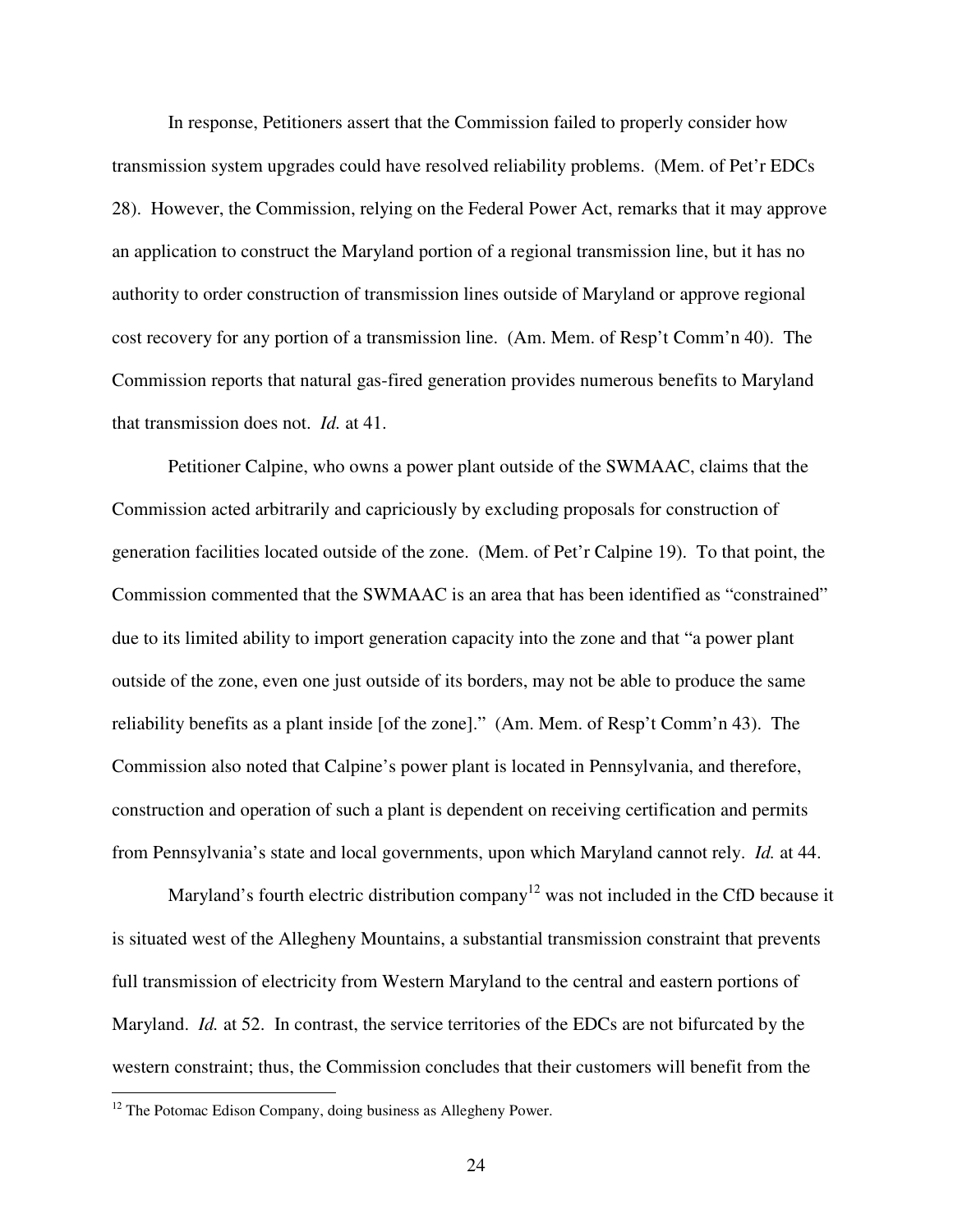reliability improvements and potential diminution in energy prices resulting from the CfD. *Id.* at 54. Furthermore, Boston Pacific, who evaluated the bids submitted for the Commission, found that CPV's bid was the least-cost option and provided the greatest benefit to Maryland customers.<sup>13</sup> *Id.* at 47, 49-51.

The EDCs requested that the CfD include a provision, generally known as a "regulatory out," which would condition the EDCs payment obligations to CPV on the ongoing effectiveness of a Commission order authorizing the EDCs' cost recovery. (Mem. of Pet'r EDCs 31). The Commission decided not to include the provision because it was not in the CfD that was the basis for CPV's bid and its inclusion would significantly increase the cost of financing the new power plant. (Am. Mem. of Resp't Comm'n 60).

The Commission found that cost recovery through the SOS surcharge was appropriate on the grounds that the SOS customers will receive reliability benefits from the new generation. (Order No. 84815 27). In addition, it asserts that there is a likelihood of a net credit over the life of the CfD. Indeed, the surcharge is projected to become a credit for SOS customers in approximately five years when the revenue received by CPV exceeds the fixed price contained in the CfD. (Order No. 84815 27; Am. Mem. of Resp't Comm'n fn. 185).

The evidence provided to the Commission was substantial to support its issuance of Order Nos. 84815 and 85501. *Dorsey*, 430 Md. at 110. As such, the Commission's orders are not illegal, unreasonable, arbitrary, or capricious. *Harford Mem'l Hosp.*, 44 Md. App. at 506. This Court will not disturb the Commission's decision to issue Order Nos. 84815 and 85501.

 $\overline{a}$ 

 $<sup>13</sup>$  In its draft RFP, the Commission set out the requirements for bid submission and the criteria that would be used to</sup> evaluate and ultimately select the "winning" bid. (Am. Mem. of Resp't Comm'n 47-48). Boston Pacific's evaluation, which articulated the reasons for its findings, was filed in the case. *Id.*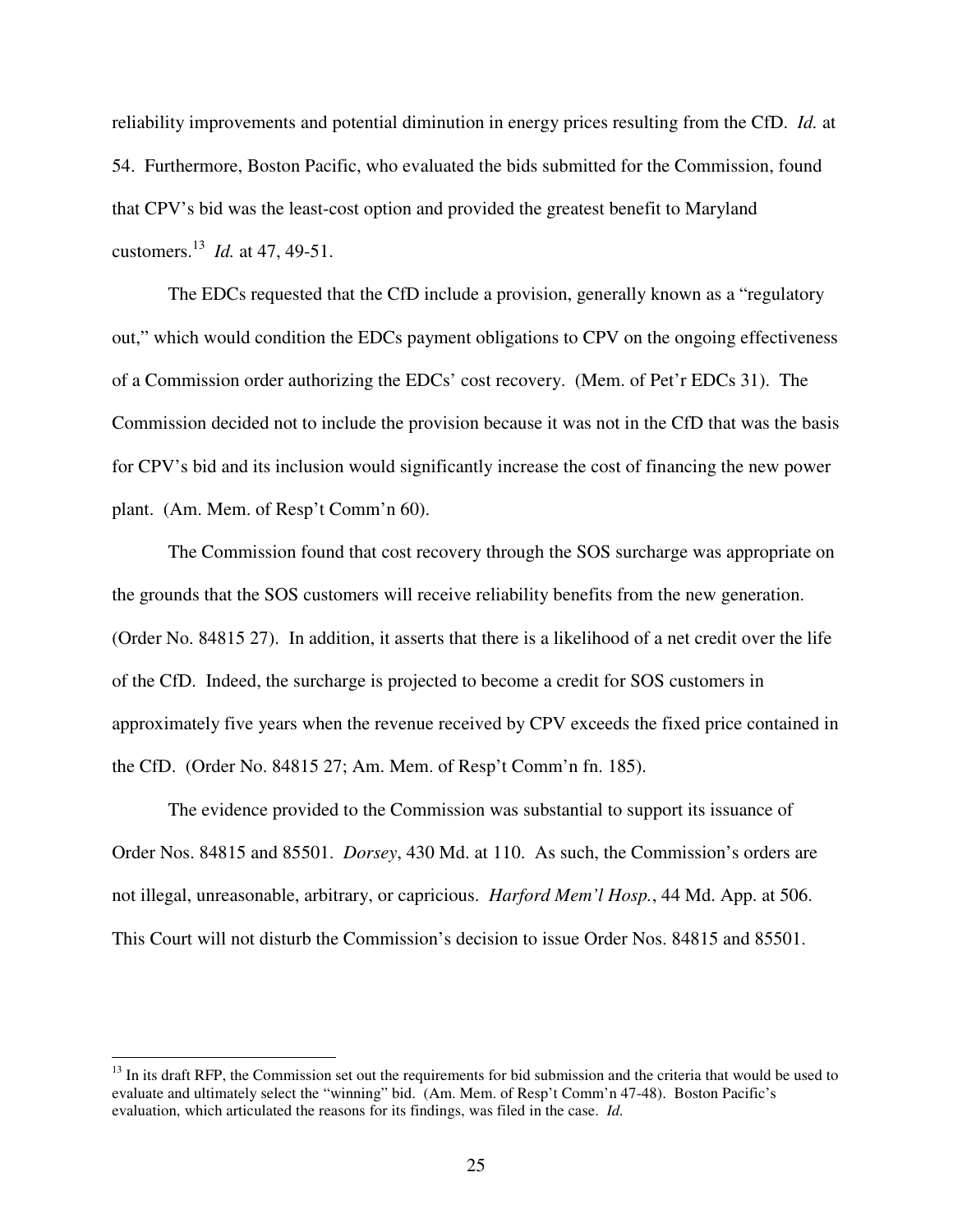# **V. CONCLUSION**

In accordance with the associated Order issued by this Court on even date, Order Nos.

84815 and 85501 of the Commission are **AFFIRMED**.

**IT IS SO ORDERED,** this \_\_\_\_\_\_\_\_ day of October, 2013.

 Judge Audrey J.S. Carrión Case No.: 24-C-12-002853

\_\_\_\_\_\_\_\_\_\_\_\_\_\_\_\_\_\_\_\_\_\_\_\_\_\_\_\_\_\_\_\_\_\_\_\_

CC:

Douglas R.M. Nazarian, Chairman Maryland Public Service Commission 6 Saint Paul Street, 16th Floor Baltimore, Maryland 21202  *Administrative Agency*

Matthew E. Price, Esq. Jenner & Block LLP 1099 New York Avenue NW, Suite 900 Washington, D.C. 20001 *Counsel for Calpine* 

Charles O. Monk, II, Esq. Saul Ewing LLC 500 East Pratt Street, 8th Floor Baltimore, Maryland 21202 *Counsel for BGE, Pepco, and Delmarva* 

William F. Fields, Esq. Maryland Office of People's Counsel 6 Saint Paul Street, Suite 2102 Baltimore, Maryland 21202 *Counsel for the OPC* 

H. Robert Erwin, Esq. Maryland Public Service Commission 6 Saint Paul Street, 16th Floor Baltimore, Maryland 21202 *Counsel for the Commission*